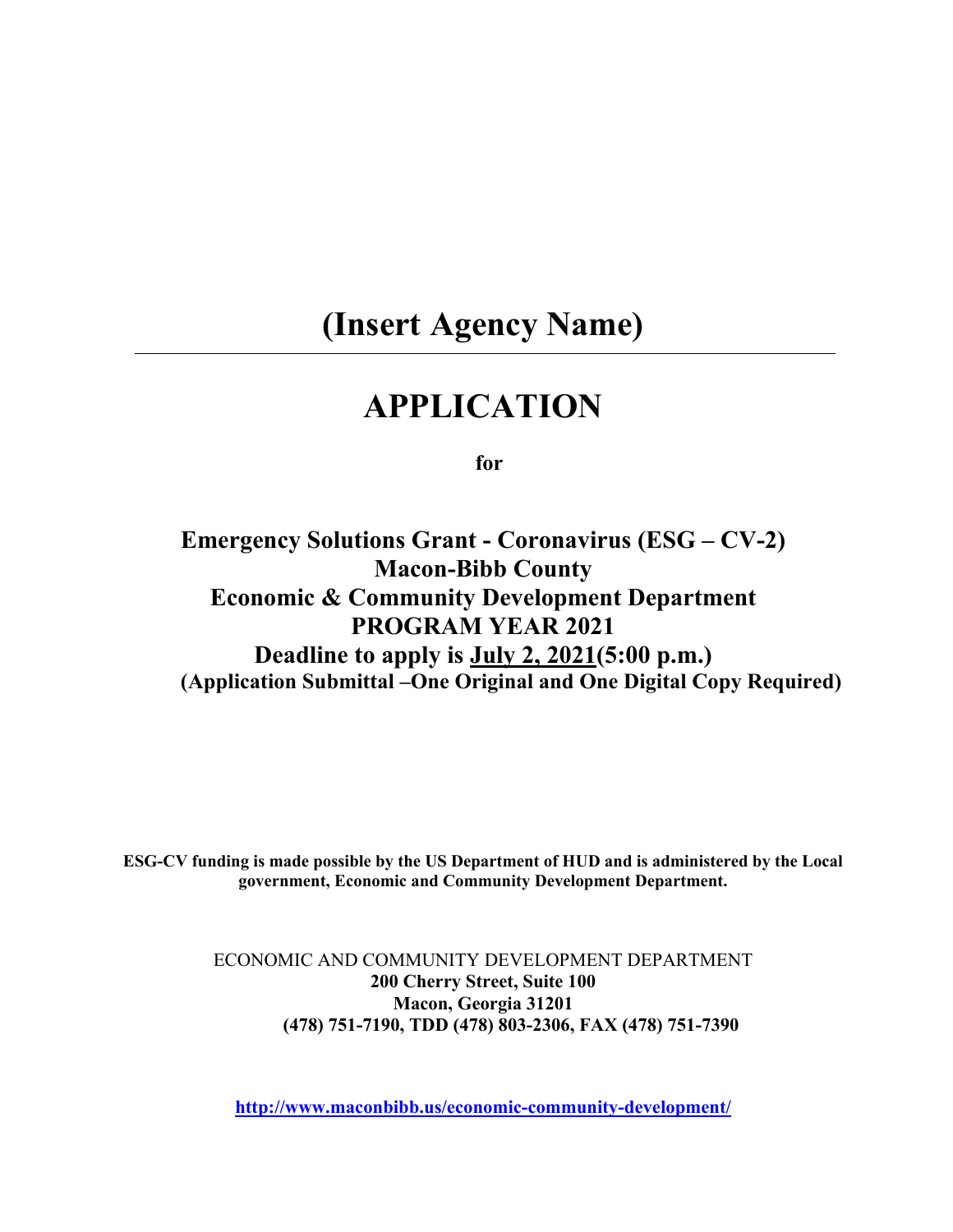# **EMERGENCY SOLUTIONS GRANT (ESG-CV-2) MACON-BIBB COUNTY - ECONOMIC & COMMUNITY DEVELOPMENT DEPARTMENT PROGRAM YEAR 2021 APPLICATION**

# **TABLE OF CONTENTS**

Required Documents Check list – All Applicants

| A.              | Agency Information                                                                       |  |
|-----------------|------------------------------------------------------------------------------------------|--|
| <b>B.</b>       | Agency Background and Experience<br>Organization Chart                                   |  |
| $\mathcal{C}$ . | Agency/Organization Capacity                                                             |  |
| D.              | <b>Statement of Need</b>                                                                 |  |
| Ε.              | <b>Project Description</b><br><b>Program Implementation Schedule</b>                     |  |
| F.              | Program Delivery                                                                         |  |
| G.              | Coordination<br><b>Performance Measures</b><br>п<br>o Program Goals and Objectives Chart |  |
| Н.              | Leveraging Other Funds                                                                   |  |
| I.              | <b>Additional Support Documents</b>                                                      |  |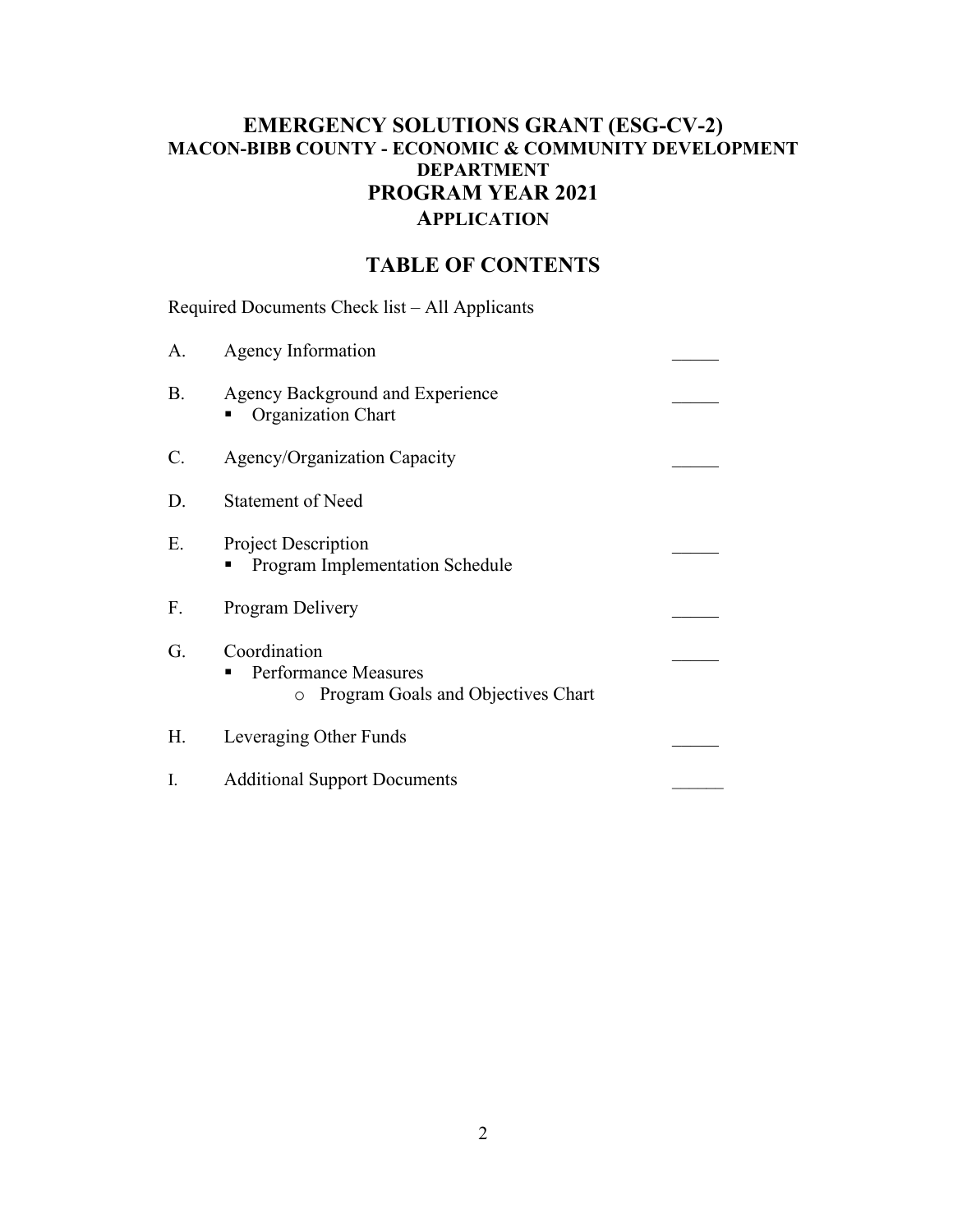## **EMERGENCY SOLUTIONS GRANT (ESG-CV-2) MACON-BIBB COUNTY - ECONOMIC & COMMUNITY DEVELOPMENT DEPARTMENT PROGRAM YEAR 2021 APPLICATION**

### **DEFINITIONS**

- 1. **ESG** ESG means, unless otherwise specified, the Emergency Solutions Grants Program whether funded through annual fiscal year (FY) appropriations or CARES Act funding. For example, a program participant assisted using only FY2020 ESG funding and a program participant assisted using only ESG-CV funding are both ESG program participants.
- 2. **ESG-CV** means the Emergency Solutions Grants Program as funded by the CARES Act and governed by requirements HUD establishes in accordance with that Act. ESG-CV funds do not include annual ESG funds (e.g., FY 2020 ESG grant funds), although annual ESG funds may be used in accordance with the requirements established for purposes of ESG-CV funds as further described in Section IV of this Notice.
- 3. **Temporary Emergency Shelter** means any structure or portion of a structure, which is used for a limited period of time because of a crisis, such as a natural disaster or public health emergency, to provide shelter for individuals and families displaced from their normal place of residence or sheltered or unsheltered locations. Examples of temporary emergency shelters include: (i) an overnight, daytime, or 24-hour shelter in which program participants are only provided a safe place to sleep, rest, bathe, and eat; (ii) a shelter where one or more services are made available on-site, whether by shelter staff or contractors or through a memorandum of understanding with another subrecipient or service provider; and (iii) a shelter designed to facilitate the movement of homeless individuals and families into permanent housing within a fixed period of time (e.g., within 12 months) and employs or contracts with one or more case managers or service providers to provide services as specified under sections III.E.3.a. $(i)(e)$  and III.E.3.a. $(ii)(e)$  through  $(h)$ .
- 4. Prevent, Prepare for, and Respond to Coronavirus. To assist recipients in ensuring that an activity being paid for with ESG-CV funds is eligible, or determining whether annual ESG funding may follow the waivers and alternative requirements established in this Notice, recipients and subrecipients should consider the following:

(i) Prevent…coronavirus means an activity designed to prevent the initial or further spread of the virus to people experiencing homelessness, people at risk of homelessness, recipient or subrecipient staff, or other shelter or housing residents. This includes providing Personal Protective Equipment to staff and program participants, paying for non-congregate shelter options such as hotels and motels, paying for handwashing stations and portable toilets for use by people living in unsheltered situations, and providing rapid re-housing or homelessness prevention assistance to individuals and families who are homeless or at risk of homelessness (as applicable) to reduce their risk of 6 contracting or further spreading the virus.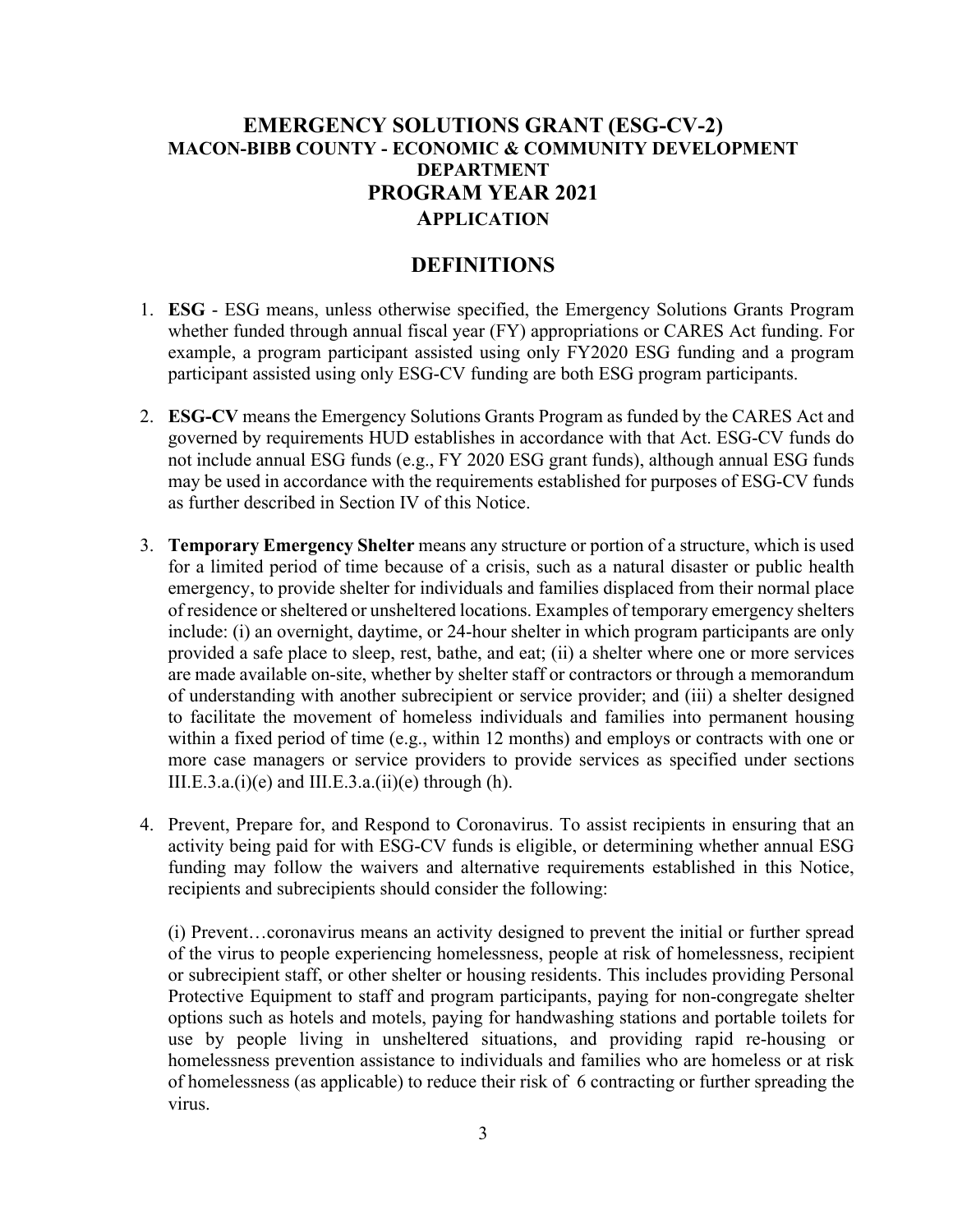## **EMERGENCY SOLUTIONS GRANT (ESG-CV-2) MACON-BIBB COUNTY - ECONOMIC & COMMUNITY DEVELOPMENT DEPARTMENT PROGRAM YEAR 2021 APPLICATION**

#### **DEFINITIONS**

(ii) Prepare for…coronavirus means an activity carried out by a recipient or subrecipient prior to or during a coronavirus outbreak in their jurisdiction to plan to keep people healthy and reduce the risk of exposure to coronavirus and avoid or slow the spread of disease. This includes updating written standards to prioritize people at severe risk of contracting coronavirus for shelter and housing consistent with fair housing and nondiscrimination requirements, adapting coordinated entry policies and procedures to account for social distancing measures or increased demand, developing a strategy and recruiting landlords to provide housing to people experiencing homelessness or at risk of homelessness, training homeless providers on infectious disease prevention and mitigation, and implementing a non-congregate shelter strategy to reduce the spread of coronavirus.

(iii) Respond to coronavirus means an activity carried out once coronavirus has spread to people experiencing homelessness, provider staff, or once individuals and families lose or are at risk of losing their housing as a result of the economic downturn caused by coronavirus. This includes transporting individuals and families experiencing homelessness to medical appointments, paying for shelter to isolate individuals who have contracted coronavirus from other program participants and people experiencing homelessness, providing rental assistance to those who are at risk of losing their housing, have already become homeless, or continue to experience homelessness due to the economic downturn caused by coronavirus, and providing hazard pay to recipient or subrecipient staff who put their own health at risk to continue to provide necessary services to individuals and families experiencing and risk of homelessness.

5. **Progressive Expenditure Deadlines and Recapture Provisions.** To ensure ESG-CV funds are spent quickly on eligible activities to address the public health and economic crises caused by coronavirus, the following alternative requirements are established:

(i) HUD may recapture up to 20 percent of a recipient's total award, including first and second allocation amounts, if the recipient has not expended at least 20 percent of that award by September30, 2021. (ii) HUD may recapture up to 80 percent of a recipient's total award, including first and second allocation amounts, if the recipient has not expended at least 80 percent of that award by **March 31,2022**. (iii) Prior to recapturing funds as described above, HUD will follow the enforcement process described in 24 CFR 576.501 and provide the recipient with an opportunity to provide a spending plan demonstrating to HUD's satisfaction that all of the recipient's ESG-CV funds from the first and second allocations will be expended by **September 30, 2022**.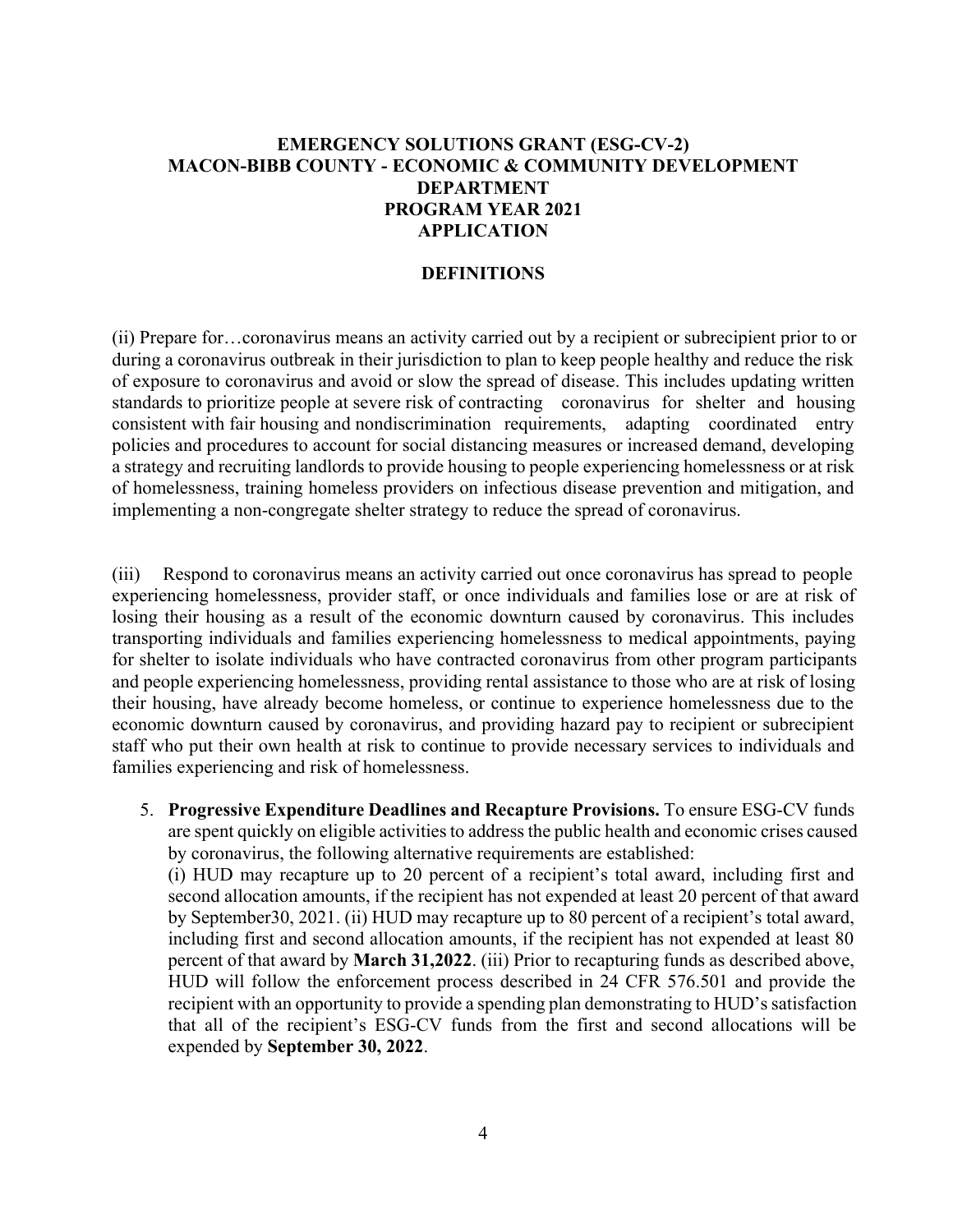### **1. REQUIRED DOCUMENTS CHECKLIST:**

## **GENERAL REQUIRED DOCUMENTS**

| 1.                               | Application complete, approved, and signed by Executive Director or Board<br>President (agency needs to submit two hard copies)                                                                                                                                          |  |  |  |  |
|----------------------------------|--------------------------------------------------------------------------------------------------------------------------------------------------------------------------------------------------------------------------------------------------------------------------|--|--|--|--|
| 2.                               | Complete and accurate Program Year 2021 ESG-CV Budget Forms                                                                                                                                                                                                              |  |  |  |  |
| 3.                               | Current $501(c)(3)$ status (attach documentation) of business (must have been<br>fully operational for 2 years)                                                                                                                                                          |  |  |  |  |
| 4.                               | Annual financial statement and/or most recent audit, Management letter and Agency<br>Response                                                                                                                                                                            |  |  |  |  |
| 5.                               | Proposed service/program/project meets one of the ESG-CV Objectives                                                                                                                                                                                                      |  |  |  |  |
| 6.                               | Conflict of Interest disclaimers from each member of the Board of Directors                                                                                                                                                                                              |  |  |  |  |
| 7.<br>$\mathcal{L}^{\text{max}}$ | Organization By-Laws                                                                                                                                                                                                                                                     |  |  |  |  |
| 8.                               | List of Board of Directors and officers (including address) and Meeting Schedule                                                                                                                                                                                         |  |  |  |  |
| 9.                               | Articles of Incorporation                                                                                                                                                                                                                                                |  |  |  |  |
| 10.                              | Résumés of:<br><b>Executive Director;</b><br>a.<br>Fiscal Officer;<br>b.<br>Program Administrator/significant staff<br>c.                                                                                                                                                |  |  |  |  |
| 11.                              | Organizational Chart with employee names and titles                                                                                                                                                                                                                      |  |  |  |  |
| 12.                              | Job descriptions with pay scales for ESG-CV funded positions.                                                                                                                                                                                                            |  |  |  |  |
| 13.                              | Salary documentation (hourly rate) for ESG-CV funded positions                                                                                                                                                                                                           |  |  |  |  |
| 14.                              | Organization Procurement Policy (include procedures for selecting<br>contractors/consultants).                                                                                                                                                                           |  |  |  |  |
| 15.                              | Quotes for any equipment or real property to be leased or purchased.                                                                                                                                                                                                     |  |  |  |  |
| 16.                              | Maps showing area served and census tract                                                                                                                                                                                                                                |  |  |  |  |
| 17.                              | Letters of commitment from other funding sources. All applicants must provide at least<br>a 100% match consisting of documented non-McKinney resources. In addition to cash,<br>match may include the value of any lease on a building, the actual value of professional |  |  |  |  |

hours should equal the cost necessary to provide the services in question.

services, any salary paid to staff to carry out the project, and the value of volunteer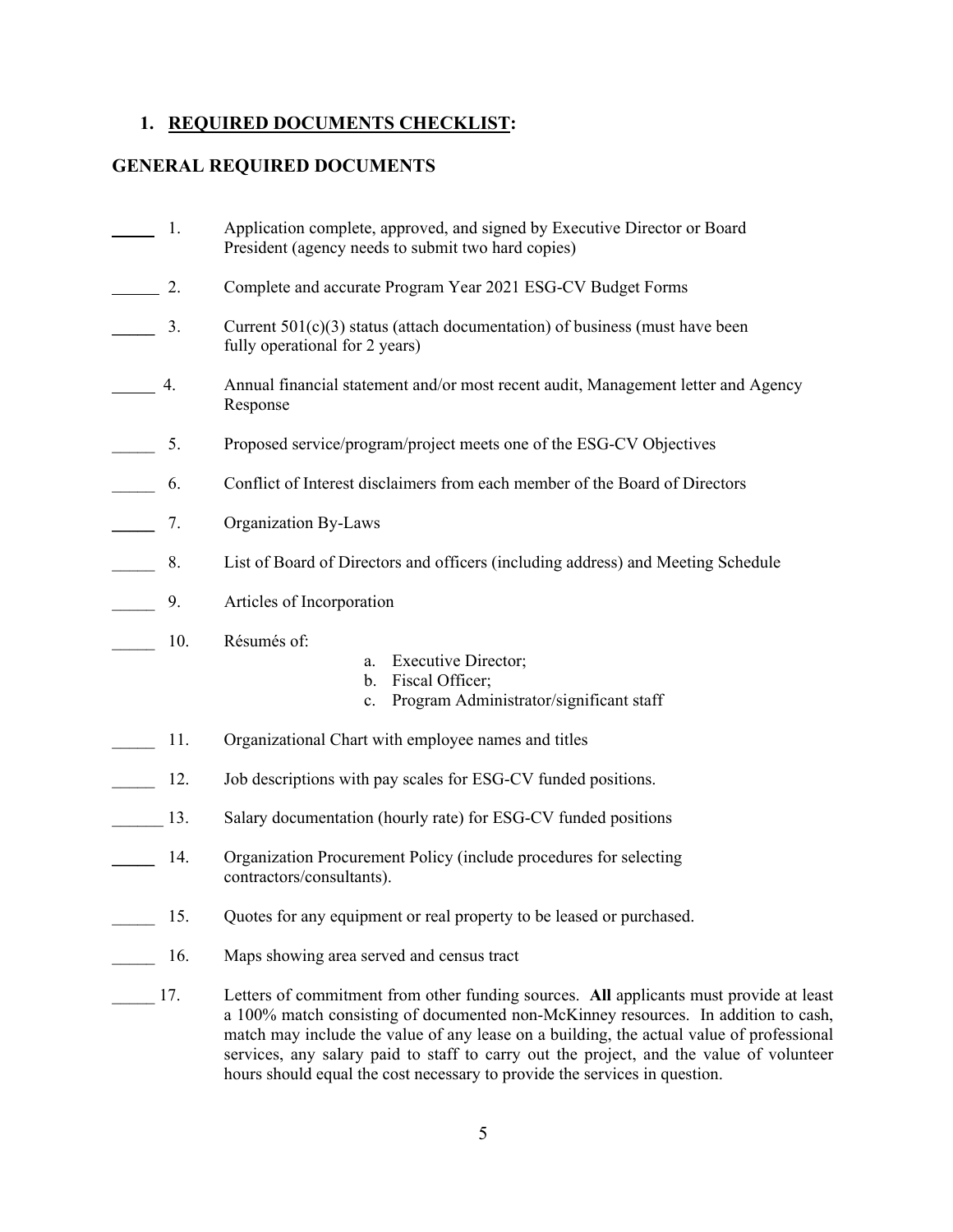| 18. | Organization Non-Discrimination Policy |
|-----|----------------------------------------|
|-----|----------------------------------------|

19. Organization Hiring and Termination Policy

20. Organization Conflict of Interest Policy

## **A. AGENCY INFORMATION** *(please refer to page 15 of application instructions)*

| I. Project Title:        |               |                                       |
|--------------------------|---------------|---------------------------------------|
|                          |               | Fed. I.D. $\#$                        |
|                          |               |                                       |
|                          |               |                                       |
|                          |               | Telephone No: Fax No: Fax No: E-mail: |
|                          |               |                                       |
| <b>Amount Requested:</b> |               |                                       |
| <b>Matching Funds:</b>   |               | $\sim$                                |
| In-Kind Contributions:   | $\frac{1}{2}$ |                                       |

II. In two sentences, concisely describe your project and how it addresses one of the following **ESG priorities** and **COVID-19**: (1) Reduce the unsheltered count within the Balance of State entitlement; (2) Create and increase stable housing outcomes by placing homeless individuals and families in permanent housing; (3) Prevent homelessness for individuals and families; (4) Increase long term stability for clients in permanent housing.

III. Total number of individuals expected to be served by program being proposed

IV. Location of proposed service/program/project: Street Address: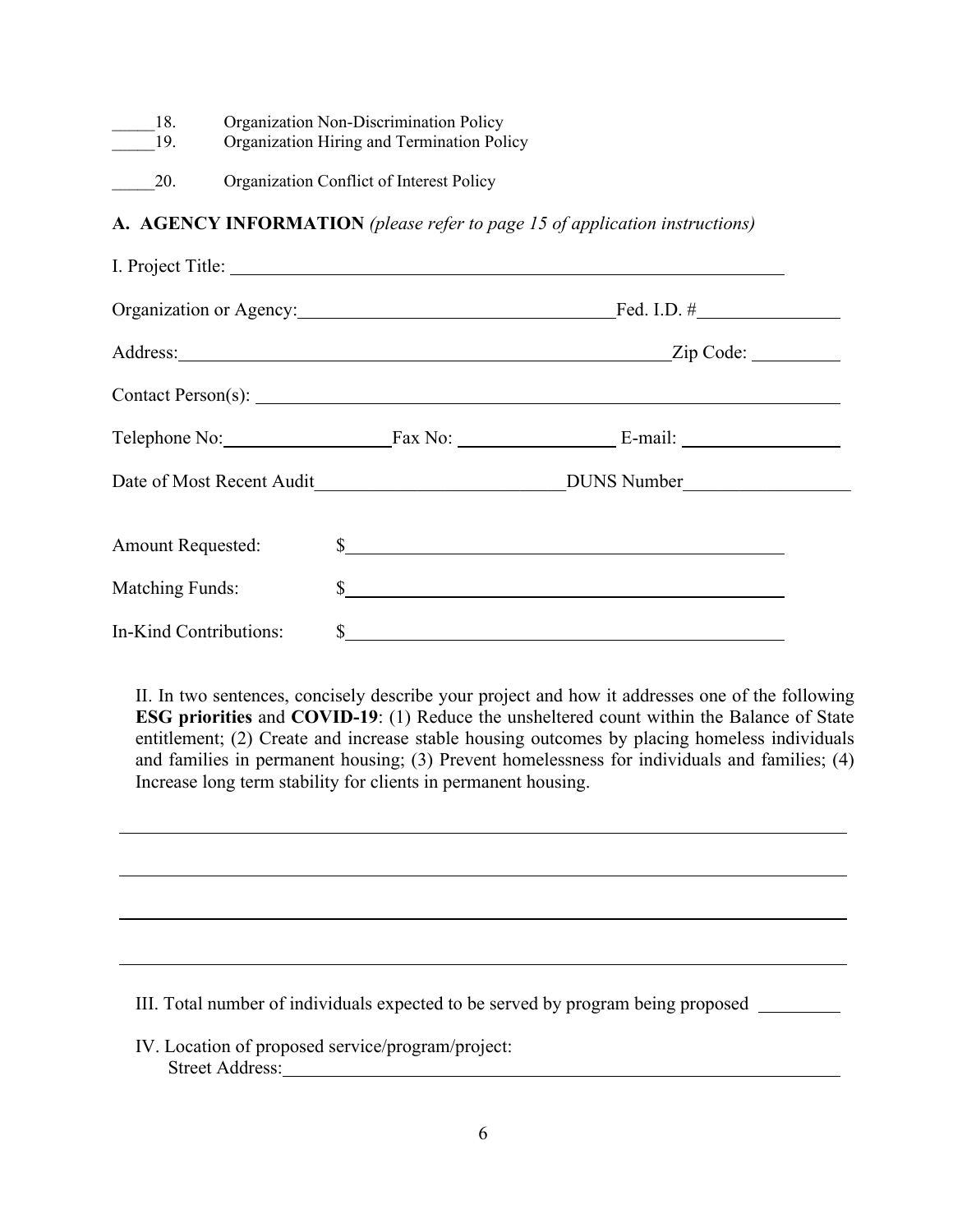Neighborhood/Area to be served by program/project:

V. Has your organization previously been awarded ESG-CV funds? Yes No If yes, did the organization meet all obligations under the previous contract? Yes No

If no, please explain why not:

Has your organization previously carried out services/programs/projects similar in nature to the proposed service/program/project? Yes No

License to operate (if applicable) please attach copy:  $\_$  . The contribution of the contribution of  $\mathcal{L}_\mathcal{L}$ 

Does the organization have liability coverage? If so, in what amount and with what insurance agency?

Does the organization have fidelity bond coverage for principals on staff who handle the organization's account? If so, in what amount and with what insurance agency?

Agencies receiving ESG-CV funding must utilize a Homeless Management Information System as well as provide reporting information as it relates to the SAGE reporting system. Agencies will also need to be part of the Coordinated Entry process for Macon-Bibb County. Does the organization currently subscribe and utilize the Homeless Management Information System (HMIS) and SAGE for data collection and reporting purposes?

 $\_$  , and the set of the set of the set of the set of the set of the set of the set of the set of the set of the set of the set of the set of the set of the set of the set of the set of the set of the set of the set of th

\_\_\_\_\_\_\_\_\_\_\_\_\_\_\_\_\_\_\_\_\_\_\_\_\_\_\_\_\_\_\_\_\_\_\_\_\_\_\_\_\_\_\_\_\_\_\_\_\_\_\_\_\_\_\_\_\_\_\_\_\_\_\_\_\_\_\_\_\_\_\_\_\_\_\_\_\_\_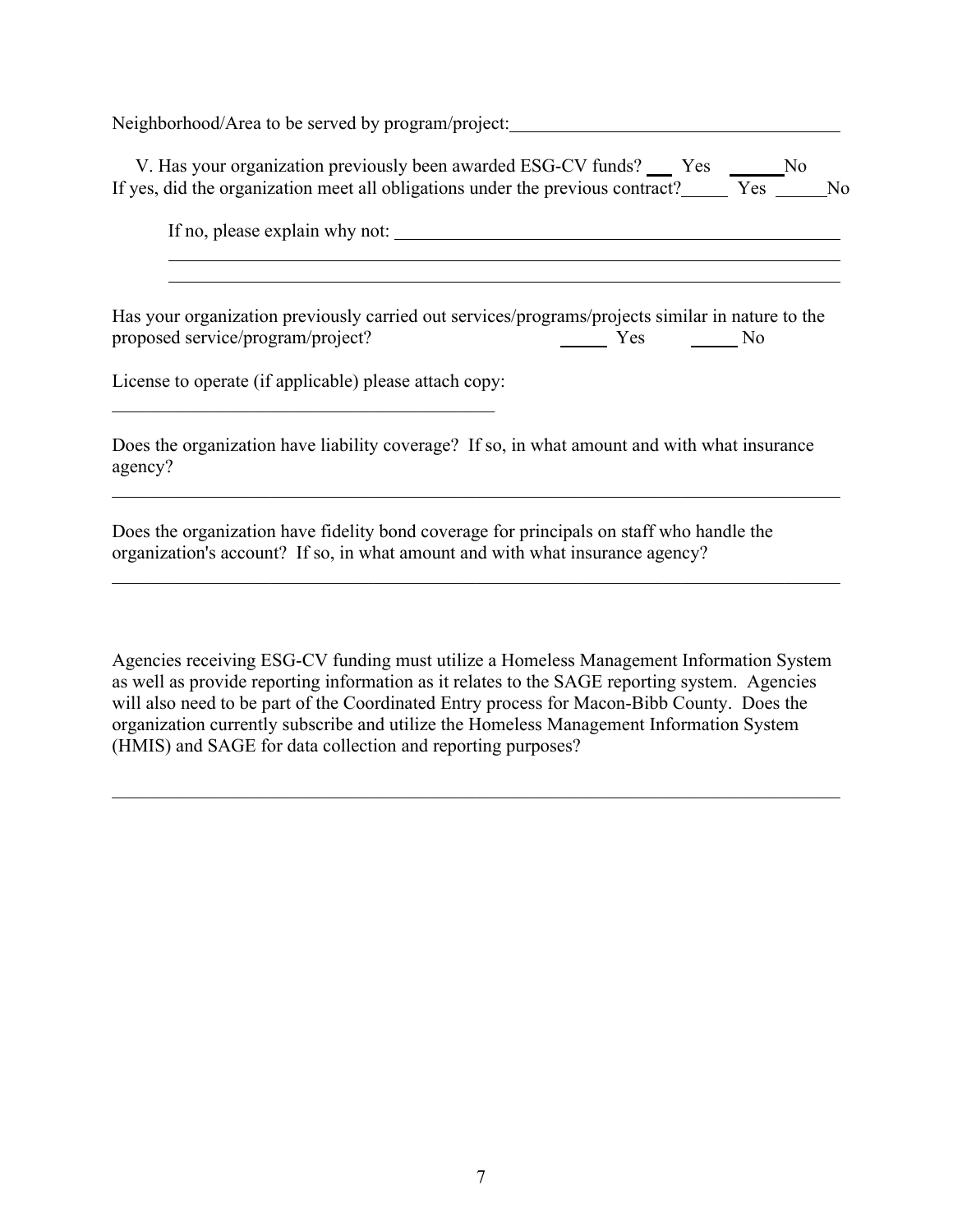**B. AGENCY BACKGROUND AND EXPERIENCE:** (*please refer to pages 15-16 of application instructions)*

I. Background and Experience *(expand the following sections as needed)*

II. Conflict of Interest forms (Due on July 16, 2021)

III. Agency's annual financial information (Please attach)

**C. AGENCY CAPACITY:** *(please refer to page 16 of application instructions)*

I. Administrative organization and capacity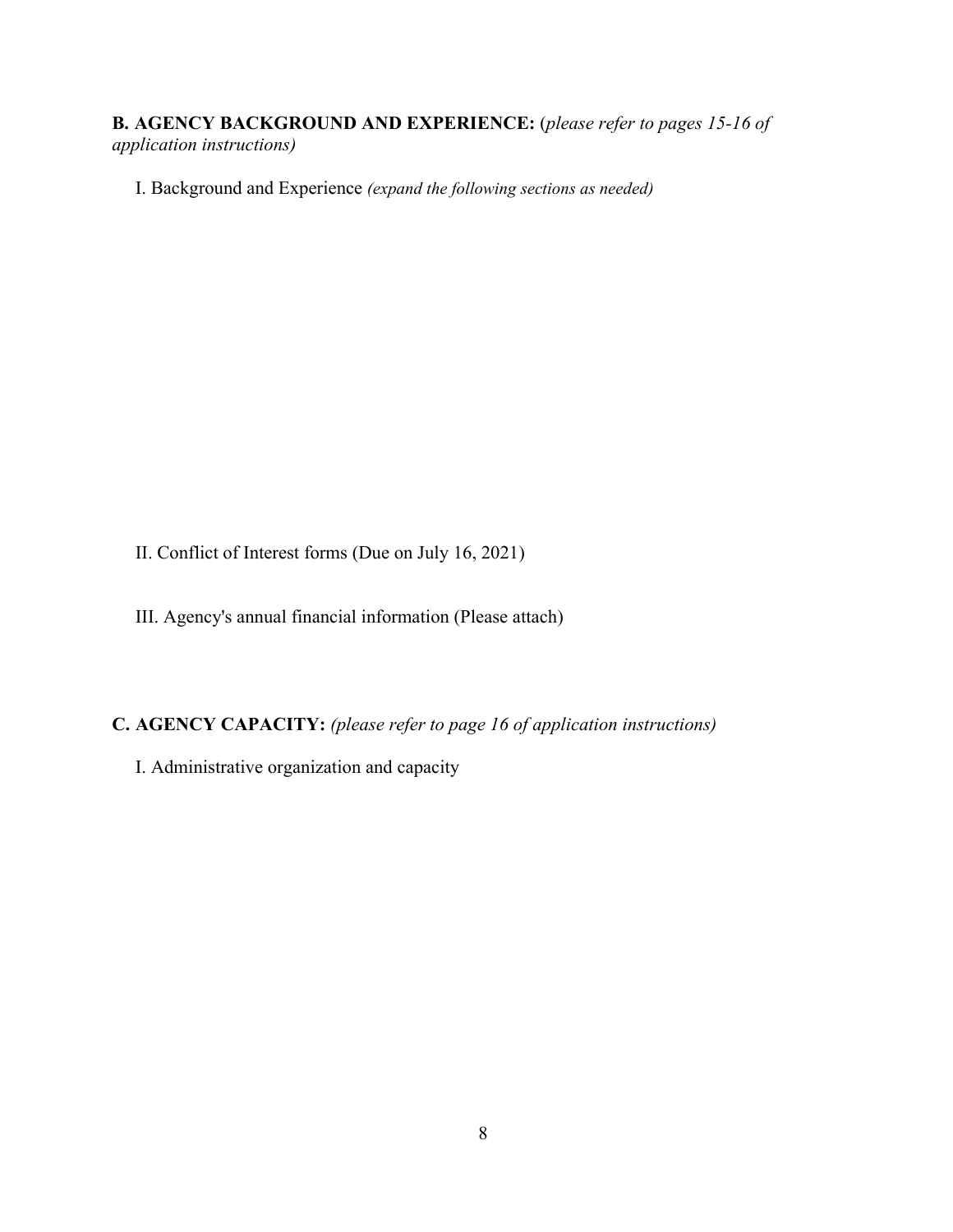II. Staff and Agency experience

**D. STATEMENT OF NEED:** *(please refer to page 17 of application instructions)*

**E. PROJECT DESCRIPTION**: *(please refer to page 17 of application instructions)*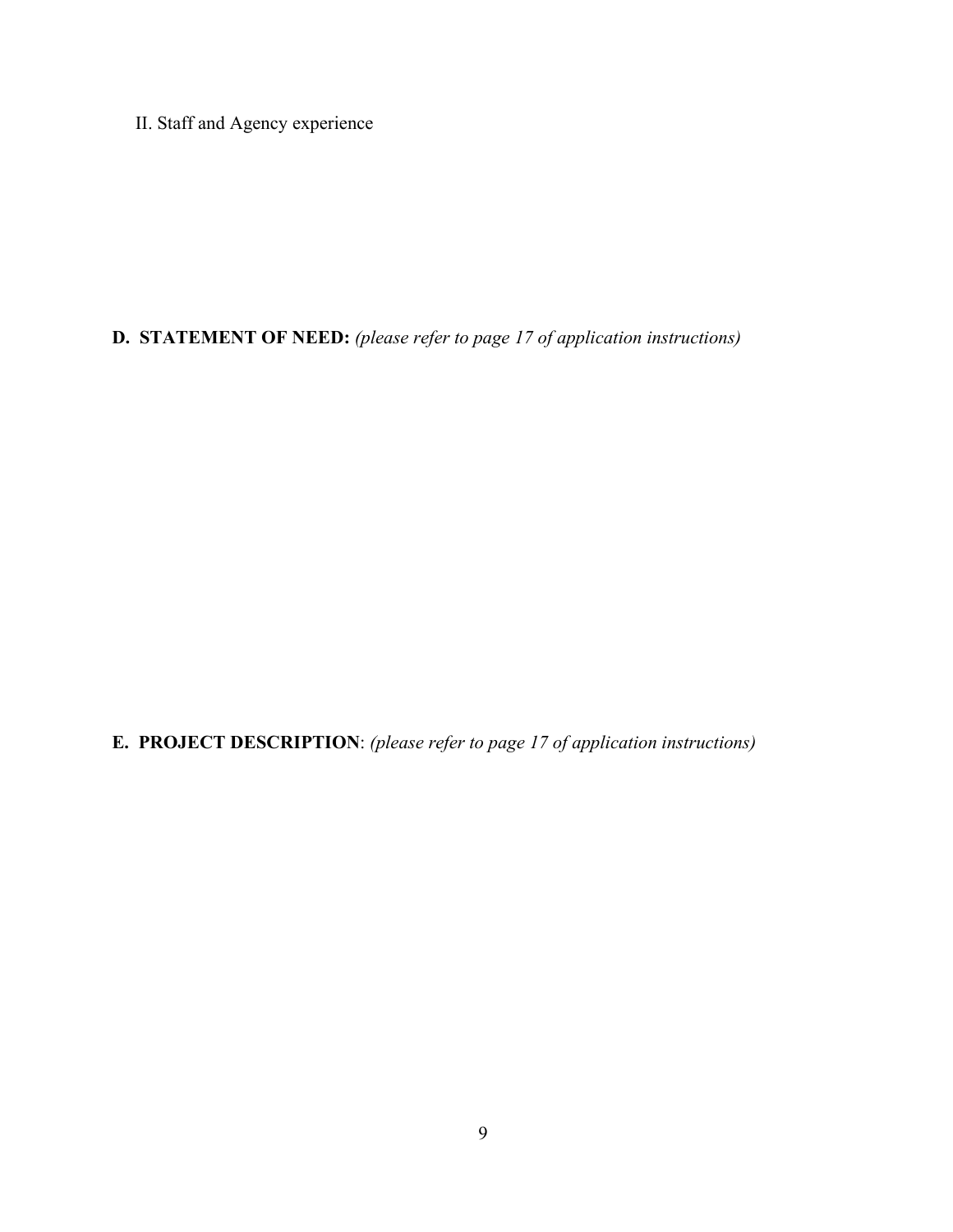## **PROGRAM/PROJECT IMPLEMENTATION SCHEDULE** *(please refer to page 18 of application instructions)*

**(PY 2021)** 

List the key steps or activities required for the conduct of the proposed program. Check the month(s) in which each step or activity will occur.

| <b>Implementation Steps</b> | July | Aug. | Sept. | Oct. | Nov. | Dec. | Jan. | Feb. | Mar. | Apr. | May | June |
|-----------------------------|------|------|-------|------|------|------|------|------|------|------|-----|------|
| Step 1:                     |      |      |       |      |      |      |      |      |      |      |     |      |
| Step 2:                     |      |      |       |      |      |      |      |      |      |      |     |      |
| Step 3:                     |      |      |       |      |      |      |      |      |      |      |     |      |
| Step 4:                     |      |      |       |      |      |      |      |      |      |      |     |      |
| Step 5:                     |      |      |       |      |      |      |      |      |      |      |     |      |
|                             |      |      |       |      |      |      |      |      |      |      |     |      |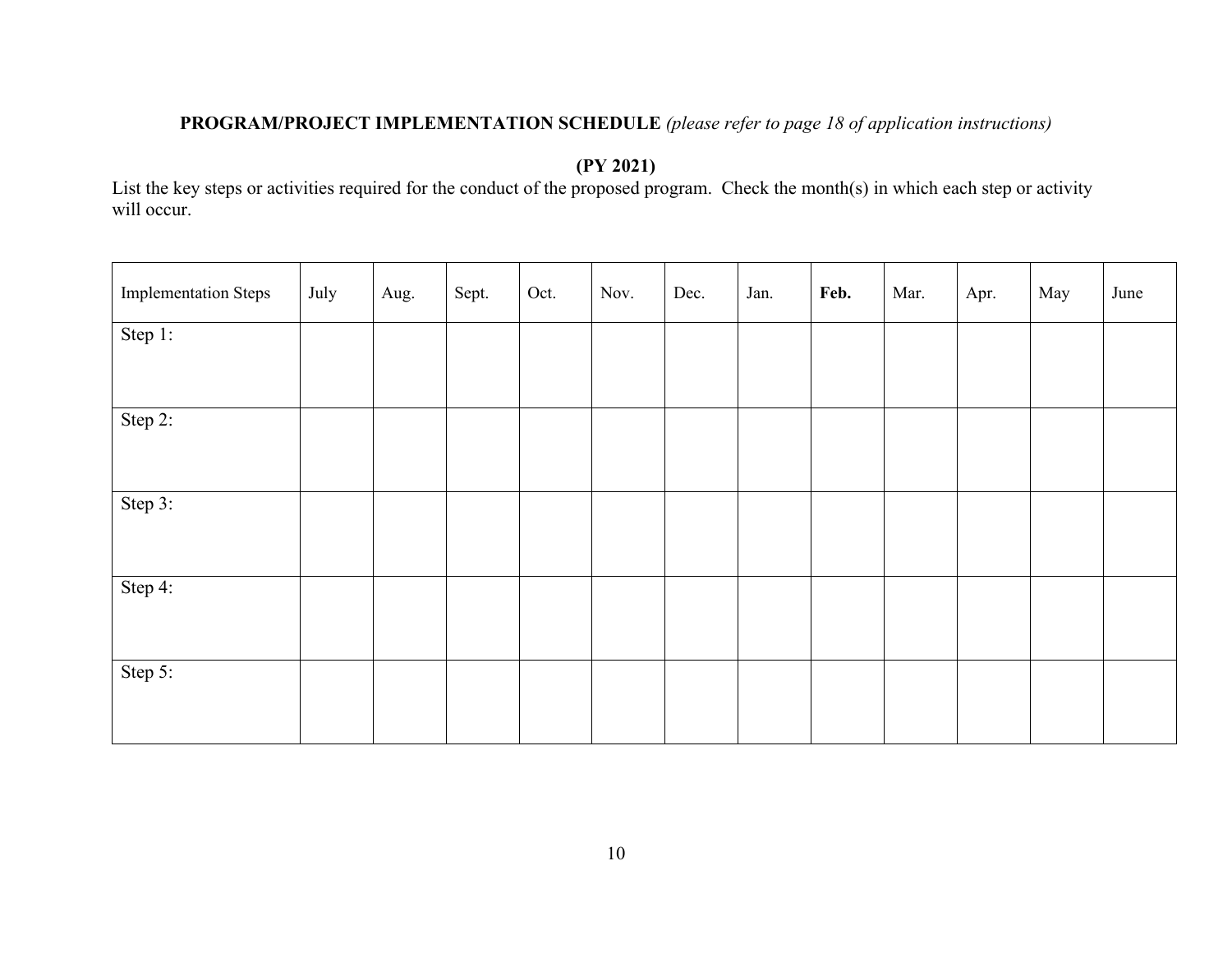- **F. PROGRAM DELIVERY:** *(please refer to page 19 of application instructions)*
	- I. Describe program goals and objectives.

- II. Program Goals and Objectives chart. *(please refer to pages 20-24 of application instructions)*   **(Each program goal requires a separate chart- see page 10 for template.)**
- III. Agency Experience with the specific services proposed for ESG-CV support (HMIS, etc.)

IV. Describe responsibilities of staff, volunteers and consultants in this program/project.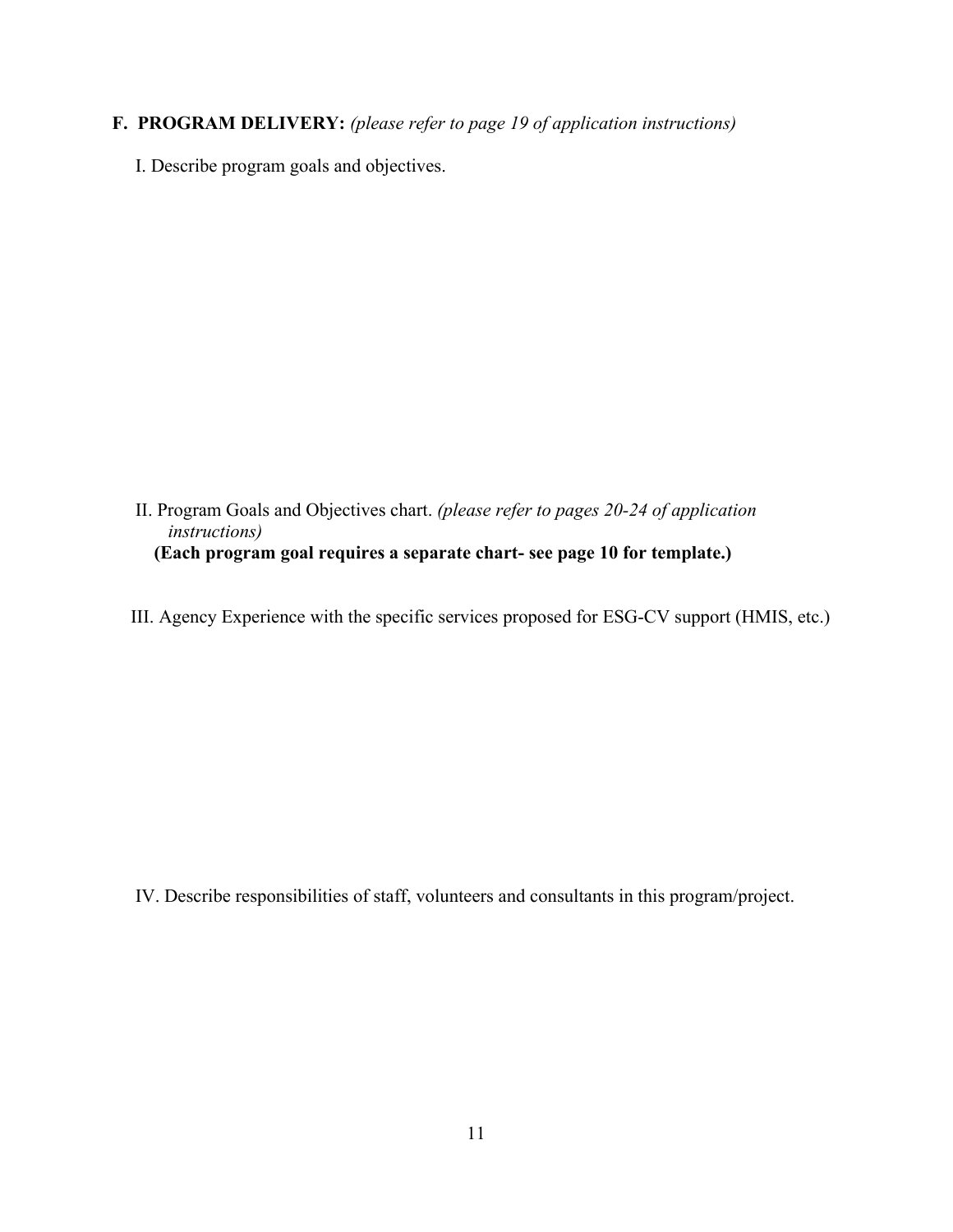- V. Résumés, job descriptions and salary documentation of the hourly rate of staff participating in the program/project (*see page 19 of application instructions*).
- VI. Organization chart of staff (Please attach)
- VII. Long-term plans for sustaining the proposed program/project.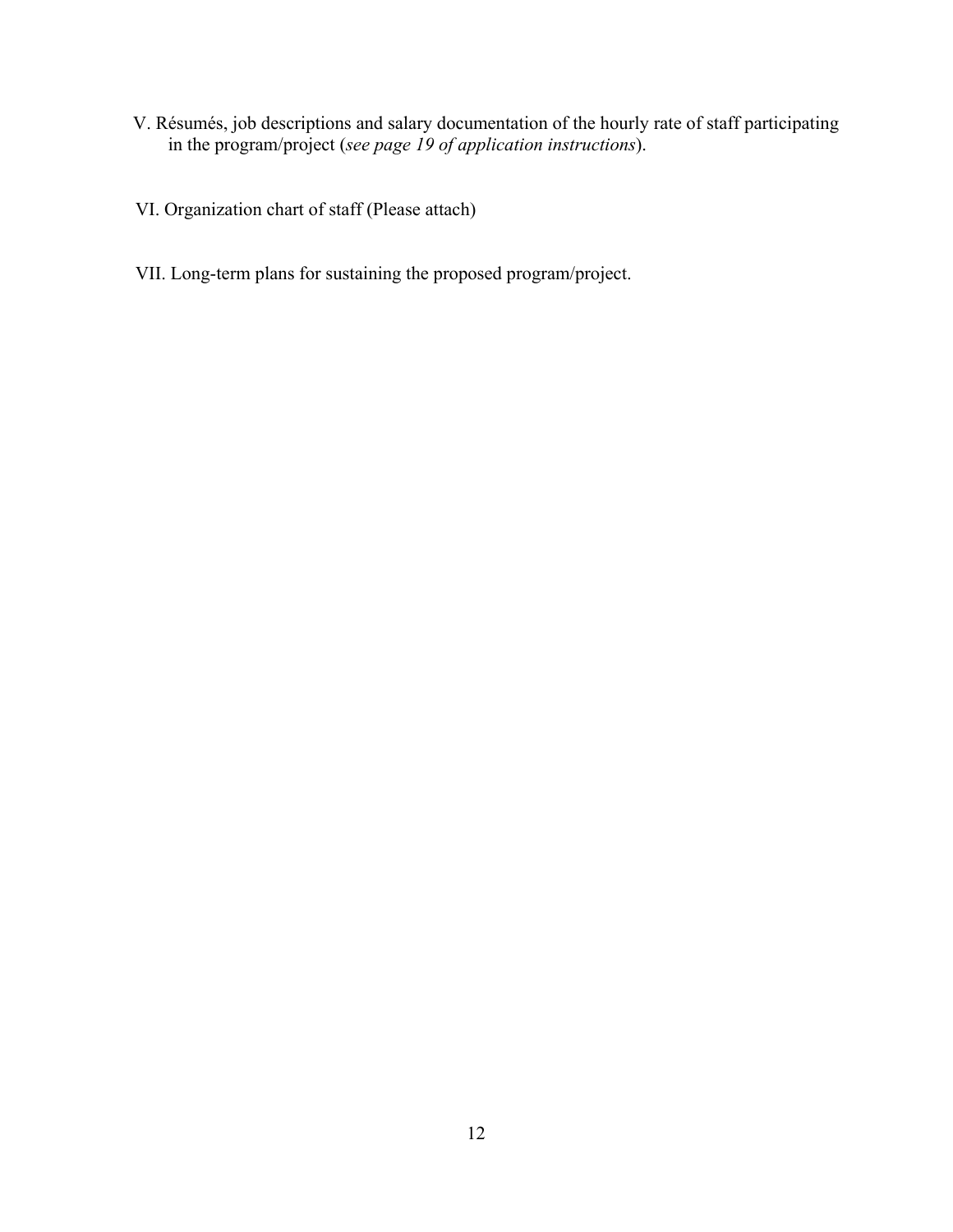## **PROGRAM/PROJECT GOALS AND OBJECTIVES See** *instructions pages 20-23 of application instructions.***)**

- **A. Program Name:**
- **B. Program Goal(s):**

### **PROGRAM/PROJECT OBJECTIVES:**

| Program Objective: | <b>Expected Outcomes:</b> | Indicators:        | When Measured: |
|--------------------|---------------------------|--------------------|----------------|
|                    |                           |                    |                |
|                    | Activities                | Person Responsible | Due Date       |
| 1)                 |                           |                    |                |
| 2)                 |                           |                    |                |
| 3)                 |                           |                    |                |
| 4)                 |                           |                    |                |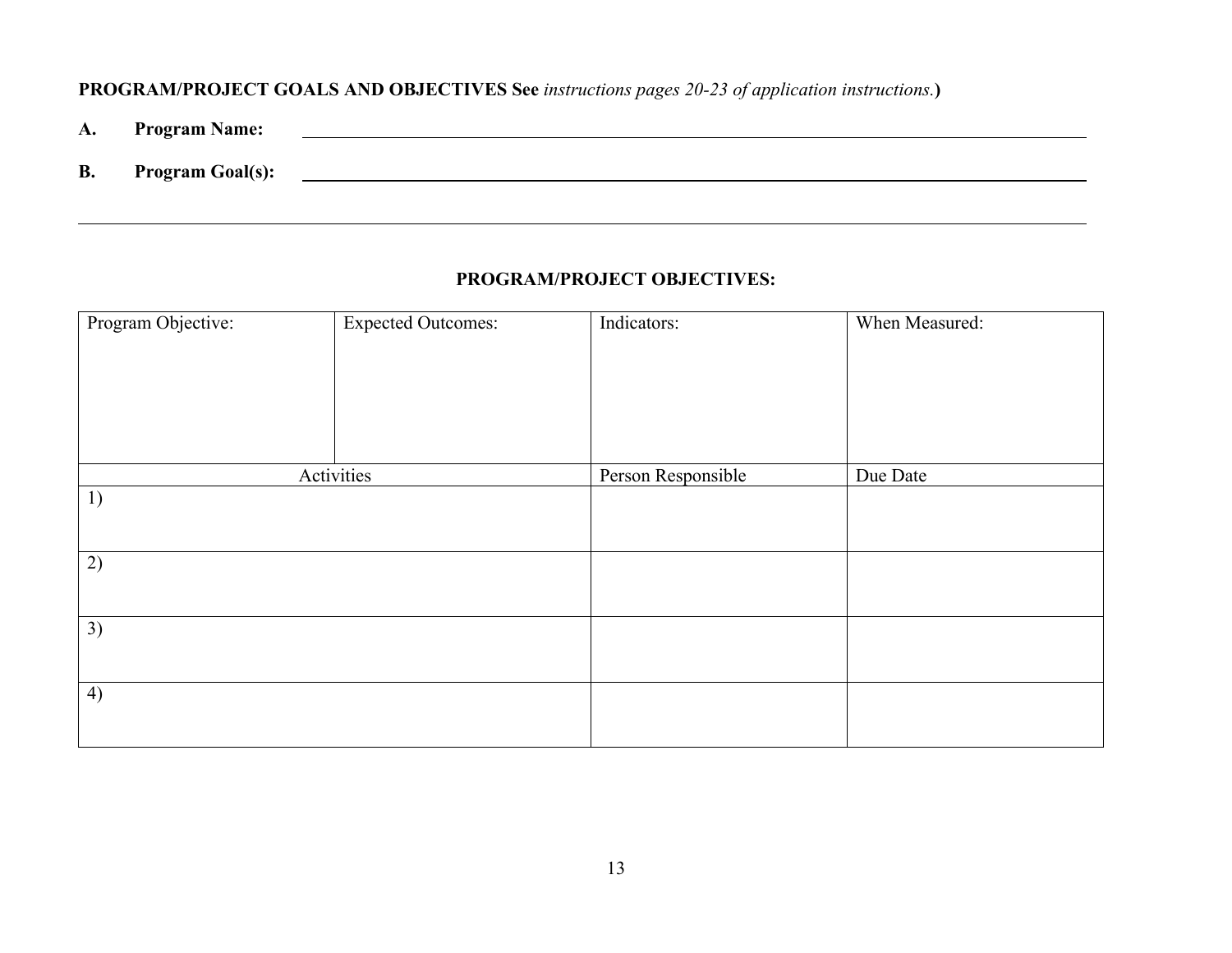# **H. LEVERAGING OTHER FUNDS:** *(please refer to page 24 of application instructions)*

| <b>FUNDING SOURCE</b>                            | <b>AMOUNT (\$)</b>        | <b>USES</b> |  |  |  |
|--------------------------------------------------|---------------------------|-------------|--|--|--|
| *FUNDING SOURCES - COMMITTED<br><b>LOCAL</b>     |                           |             |  |  |  |
|                                                  | $\mathbb{S}$              |             |  |  |  |
|                                                  | $\mathbb{S}$              |             |  |  |  |
| <b>FEDERAL</b>                                   |                           |             |  |  |  |
|                                                  | $\overline{\mathcal{S}}$  |             |  |  |  |
|                                                  | $\overline{\mathcal{S}}$  |             |  |  |  |
| <b>STATE</b>                                     |                           |             |  |  |  |
|                                                  | $\mathbb{S}$              |             |  |  |  |
|                                                  | $\boldsymbol{\mathsf{S}}$ |             |  |  |  |
| <b>FUNDING SOURCES - PENDING</b><br><b>LOCAL</b> |                           |             |  |  |  |
|                                                  | $\mathbb{S}$              |             |  |  |  |
|                                                  | $\mathbb{S}$              |             |  |  |  |
| <b>FEDERAL</b>                                   |                           |             |  |  |  |
|                                                  | $\mathcal{S}$             |             |  |  |  |
|                                                  | $\mathbb{S}$              |             |  |  |  |
| <b>STATE</b>                                     |                           |             |  |  |  |
|                                                  | $\mathbb S$               |             |  |  |  |
|                                                  | $\boldsymbol{\mathsf{S}}$ |             |  |  |  |

**\*Note: Please attach documentation from funding source(s) of committed funds to these project/programs.**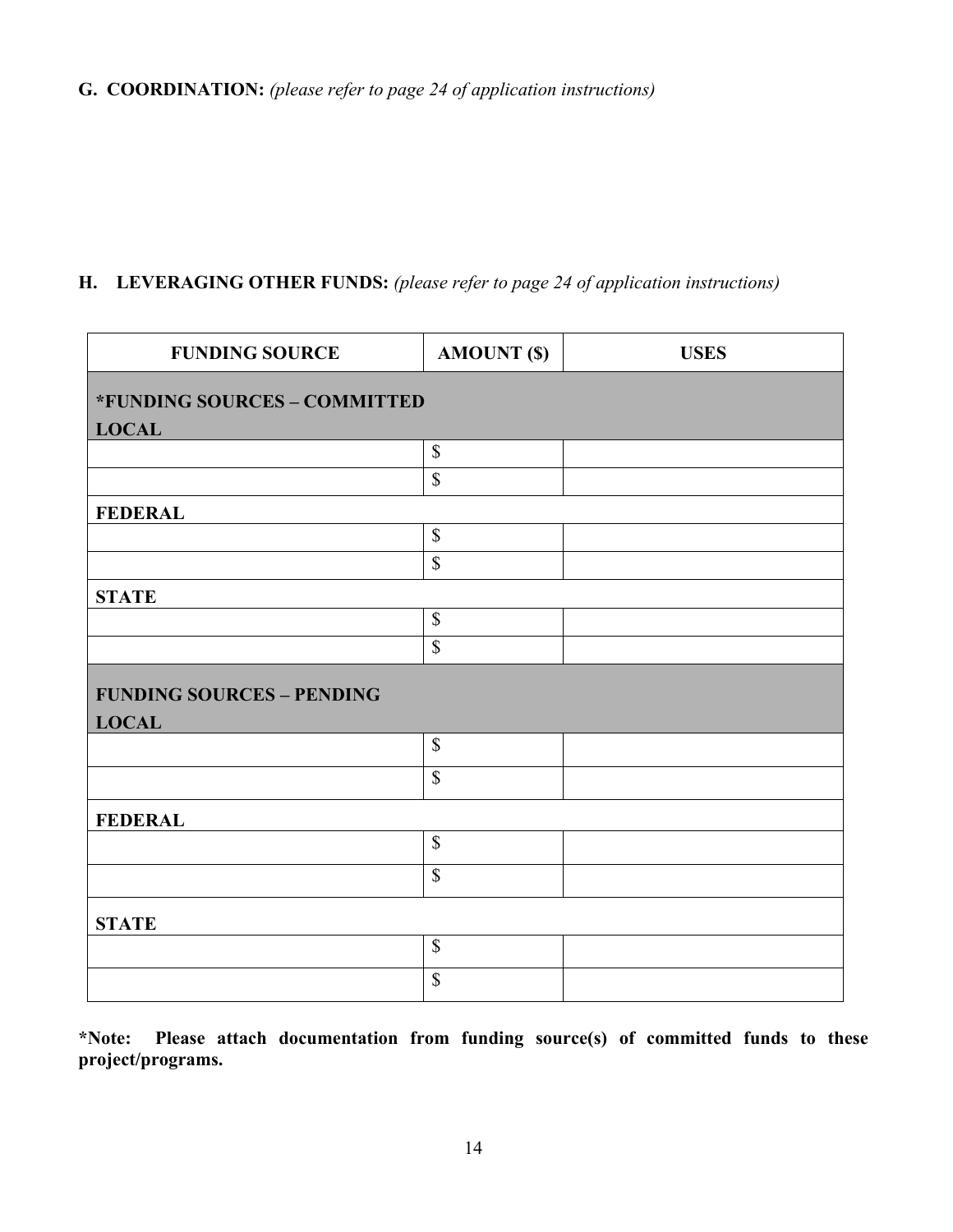## **I. ADDITIONAL SUPPORT DOCUMENTS** *(please refer to page 25 of application instructions)*

**Checklist:** Please mark the forms enclosed in this application. Only submit forms which are relevant to the agency or the program for which this application is written. (Delete irrelevant forms to maintain pagination.)

| Resolution of Application (Required for all applications)                                                               |
|-------------------------------------------------------------------------------------------------------------------------|
| Conflict of Interest Forms from each member of the Board of Directors (Required for all<br>applications)                |
| Conflict of Interest Disclosure Forms (Required, if relevant)                                                           |
| Conflict of Interest Disclosure Form Attachments (Required, if relevant)                                                |
| Acknowledgement of Religious Organization Requirements (Required for all applications<br>from religious organizations.) |
| Acknowledgement of Duplication of Benefits Requirement and COVID Statement (Required                                    |

**for all applications)**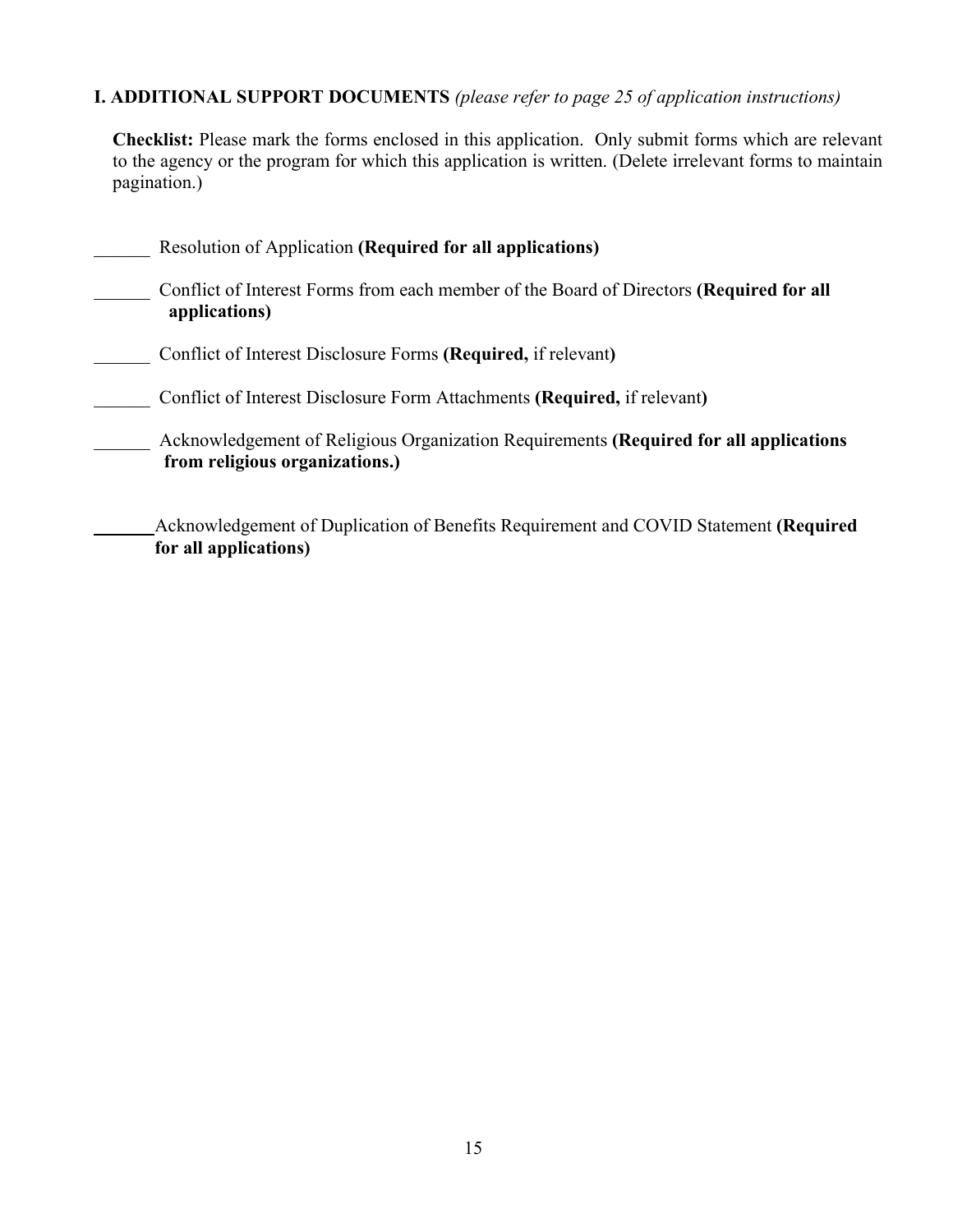## **EMERGENCY SOLUTIONS GRANT – CORONAVIRUS (ESG-CV) Macon-Bibb County - Economic & Community Development Department PROGRAM YEAR 2021**

## **APPLICATION**

# **RESOLUTION**

| I, the Certifying Representative of                                                                                             |
|---------------------------------------------------------------------------------------------------------------------------------|
| (Insert Name of Agency)<br>authorize the application for and use of Emergency Solutions Grant (ESG-CV) funds as administered by |
| the Macon-Bibb County Economic and Community Development Department (ECDD) for the activities                                   |
|                                                                                                                                 |
| described within this proposal and; if awarded funds,<br>Executive                                                              |
| Director/Chief Officer, of the applicant agency, has approval to execute the program agreement related to                       |
| the award of ESG-CV funds and shall implement all contracted activities in a manner to ensure compliance                        |
| with all applicable Federal and local laws and regulations.                                                                     |

## CERTIFYING REPRESENTATIVE

| Signature                                   | Date             |
|---------------------------------------------|------------------|
| <b>Printed Name</b>                         | Telephone Number |
| Title/Position of Certifying Representative |                  |
| WITNESS, BOARD SECRETARY                    |                  |
| Signature                                   | Date             |
| <b>Printed Name</b>                         | Telephone Number |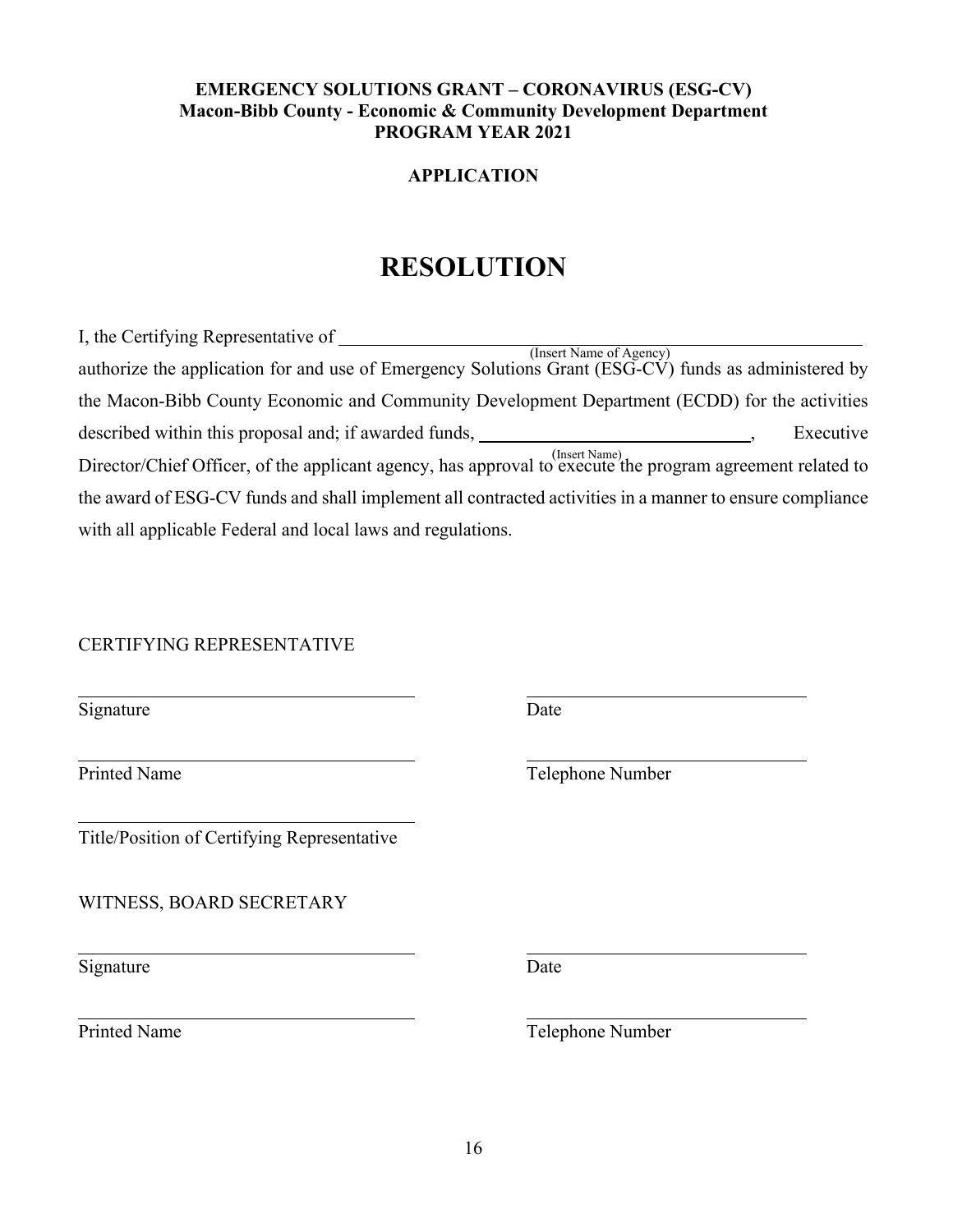### **EMERGENCY SOLUTIONS GRANT – CORONAVIRUS (ESG-CV) Macon-Bibb County - Economic & Community Development Department Program Year 2021**

## **APPLICATION**

# **CONFLICT OF INTEREST**

Federal Law (24 CFR 85.36 for governments, 24 CFR 84.42 for private non-profits) prohibits persons who exercise or who have exercised any functions or responsibilities with respect to the Emergency Solutions Grant…or who are in the position to participate in a decision making process or to gain inside information with regard to such activities, may obtain a financial interest or benefit from an assisted activity...either for themselves or those whom they have family or business ties, during their tenure or for one year thereafter.

#### **I hereby certify that the information provided on the Conflict of Interest Disclosure Form(s) is true and accurate to the best of my knowledge. I also certify that to the best of my knowledge and belief, no staff member of the Board of Director's, nor officer of**

(agency) is currently, nor has been within one year of the date of this application, employed by the local government or as an employee of the Economic and Community Development Department, nor serves as an elected official of the local government (Macon Water Authority, Board of Commissioners, Court Clerk, Judge, etc.). In cases where an elected official may serve on the board of the agency, the officials' department and position will need to be disclosed on the Conflict of Interest Document Disclosure form.

I further attest that no staff member, member of the Board of Director's, nor officer of the applicant agency, is a business partner or immediate family member of a County employee, a member of the Economic and Community Development Department, or an elected member of the local government.

Funds requested will not be used to pay the salaries of any of the applicant agency's staff nor will the applicant agency award a subcontract to any individual who is or has been within one year of the date of this application a county employee, a member of the Economic and Community Development Department, or a member of the local government.

| Name:  | Signature: |
|--------|------------|
| Title: | Date:      |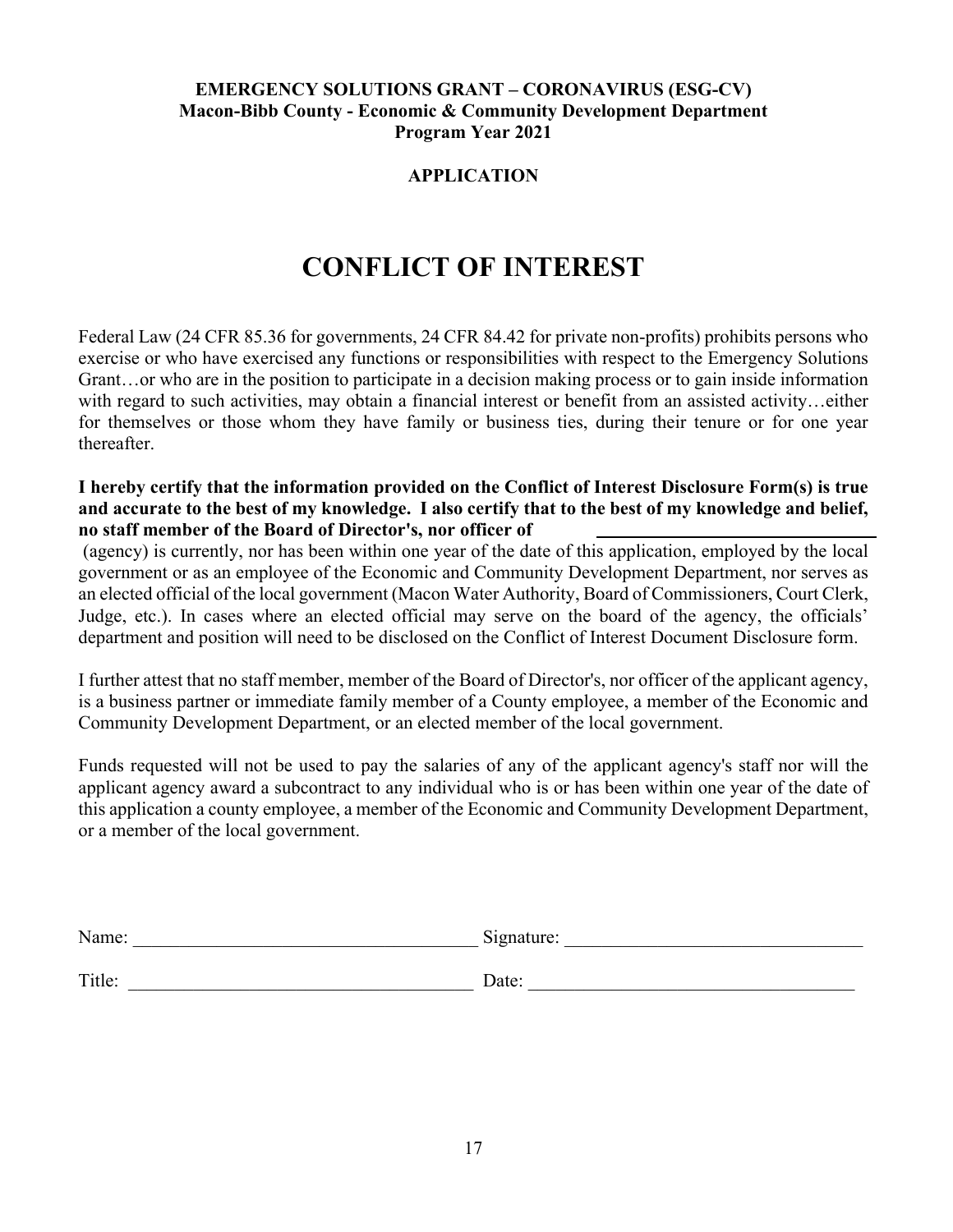#### **CONFLICT OF INTEREST DISCLOSURE FORM**

**Conflict of Interest Regulation**. No persons who exercise or have exercised any functions or responsibilities with respect to activities assisted with federal funds or who are in a position to participate in a decision making process or gain inside information with regard to these activities, may obtain a financial interest or benefit from an assisted activity, or have an interest in any contract, subcontract or agreement with respect thereto, or the proceeds there under, either for themselves or those with whom they have family or business ties, during their tenure or for one year thereafter.

| City, State, Zip: | Contractor/Vendor#: |
|-------------------|---------------------|
| Address:          | Program Client #:   |
| Name:             | Program Name:       |

The purpose of this document is to assist in the determination of whether additional restrictions, oversight, or other conditions might be advisable prior to execution of any contract, funding or providing assistance. The term "Conflict Of Interest" refers to situations in which financial or other personal considerations may compromise, or have the appearance of compromising professional judgment in following the rules and regulations of the program. Please **check** the appropriate box for each question and complete the attachment if indicated. This form (with Attachments, if required) must be completed and returned to your Program Representative.

#### **A. Family Relationships:**

Do you have a family member directly or indirectly involved or employed with YOUR ORGANIZATION that creates a conflict of interest or the appearance of a conflict under the Conflict of Interest Regulation provided above?



YES NO (if YES, please complete Part A of the Attachment)

#### **B. Program Relationships:**

Are you involved in any other activity directly or indirectly with YOUR ORGANIZATION that may create a conflict of interest or the appearance of a conflict under the Conflict of Interest Regulation provided above?



YES NO ( if YES, please complete Part B of the Attachment)

#### **C. Business Relationships:**

Are you or a family member (spouse, child, stepchild, parent, sibling, or domestic partner) involved as an investor, owner, employee, consultant, contractor, or board member with an entity that has a contractual relationship with YOUR ORGANIZATION to provide goods or services, sponsor development activities and/or receive referrals from YOUR ORGANIZATION?



YES NO (if YES, please complete Part C of the Attachment)

#### **D. Gifts for Personal Use:**

To the best of your knowledge, have you or your family members accepted gratuity gifts, or special favors from someone that is doing business with or proposing to do business with YOUR ORGANIZATION?

|--|--|

NO (if YES, please complete Part D on Attachment)

To the best of your knowledge, have you or your family members made any donations or gifts, or provided special favors to YOUR ORGANIZATION or any employee of the YOUR ORGANIZATION who exercises or may exercise any functions or responsibility with respect to the activities involving your award, contract or program assistance.

YES NO (if YES, please complete Part D on Attachment)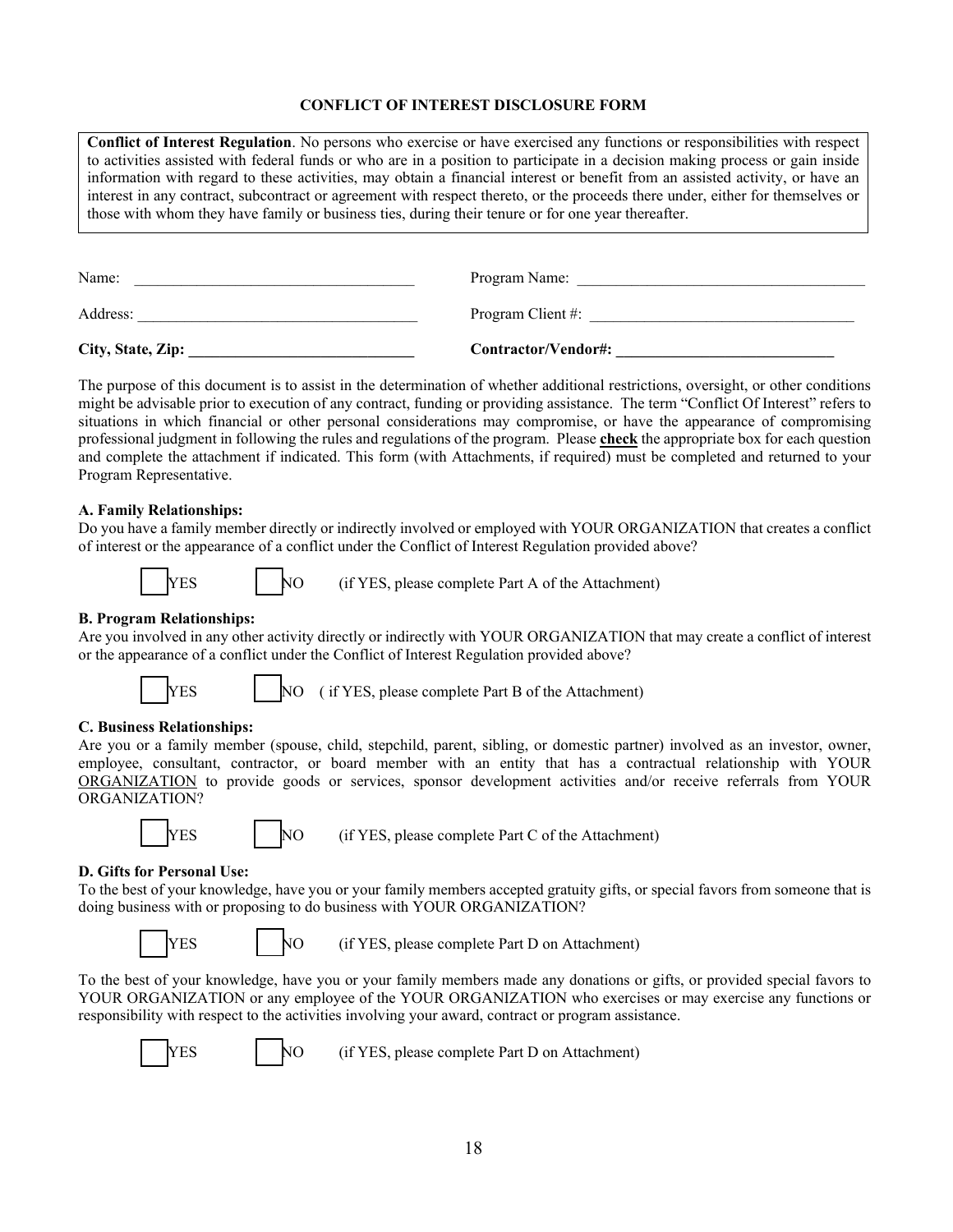#### **E. Legal Proceedings and Debarment**

Have you been involved in any fraud, antitrust or criminal proceedings as a defendant (other than a minor traffic offense) or been debarred, suspended or otherwise excluded by a duly authorized regulatory agency or had a transaction with any such agency terminated for any reason?

NO (if YES, please complete Part E on Attachment)

I have read and understand the Conflict of Interest Disclosure Form and have disclosed all information required by this disclosure, if any, in an attached statement. I agree to comply with any conditions or restrictions imposed by the agency to reduce or eliminate actual and/or potential conflicts of interest. I will update this disclosure form promptly if relevant circumstances change. I understand that this Disclosure Form is not a confidential document.

| Pri<br>. |  |  |
|----------|--|--|
|          |  |  |

 $Signature:$   $\qquad \qquad$  Date:  $\qquad \qquad$  Date: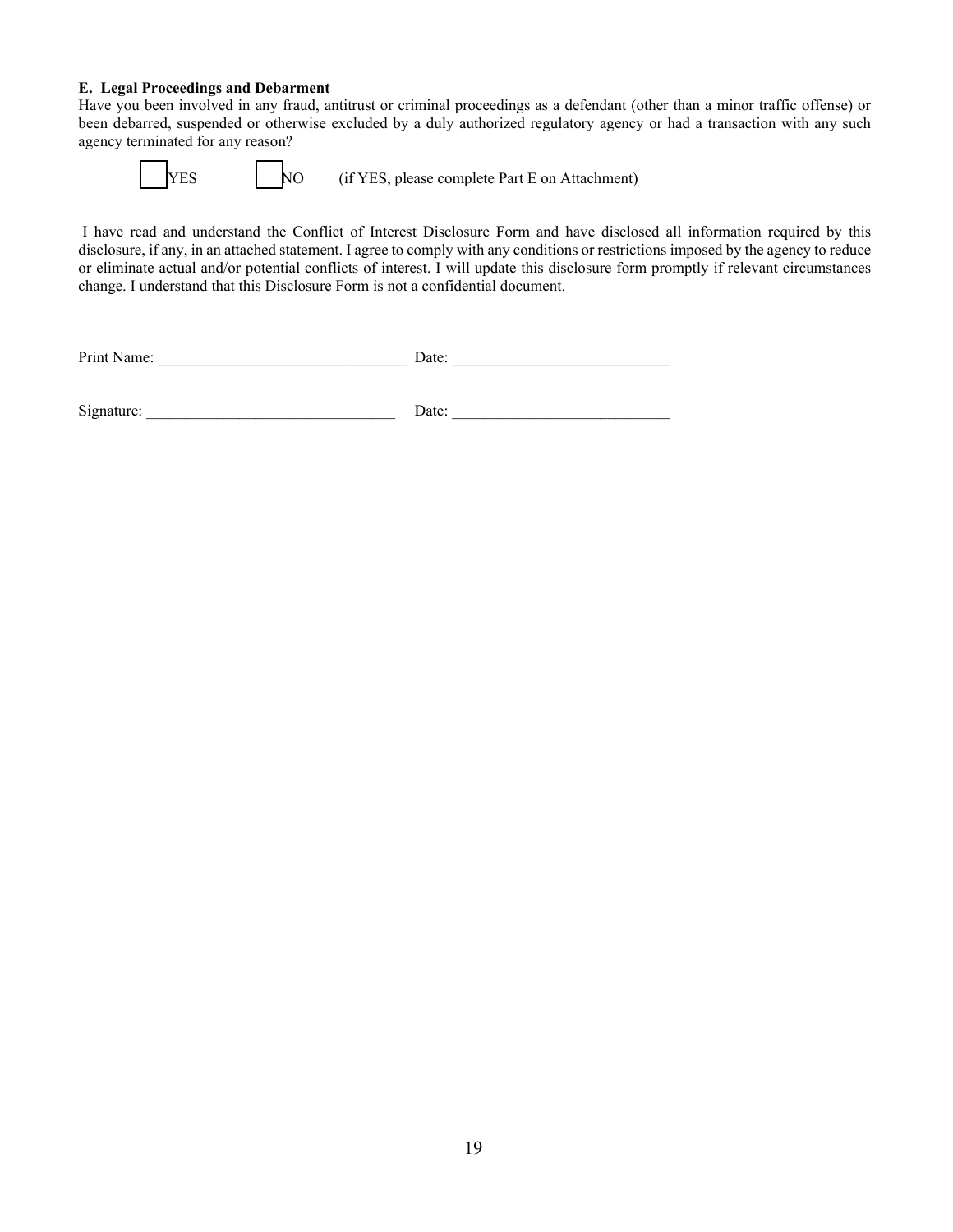#### **CONFLICT OF INTEREST DISCLOSURE FORM ATTACHMENT**

| Name:             | Program Name:                                                                                                                                                                                                                              |
|-------------------|--------------------------------------------------------------------------------------------------------------------------------------------------------------------------------------------------------------------------------------------|
| <b>Address:</b>   | <b>Program Client #:</b>                                                                                                                                                                                                                   |
| City, State, Zip: | Contractor/Vendor#                                                                                                                                                                                                                         |
|                   | If you answered YES to any question on the previous page, please complete the relevant section(s) below. If you answered<br>No to All questions, you may discard this attachment. Give your completed form to your Program Representative. |

1. Name of your family member (s) directly or indirectly involved or employed at YOUR ORGANIZATION:

2. Do any of your family members work in the program area? \_\_\_\_\_\_\_\_\_\_\_\_\_\_\_\_\_\_\_\_\_\_

3. Are any of your family members elected officials or members of the Local Housing Authority Board of Commissioners?

4. Relationship to you: example of the set of the set of the set of the set of the set of the set of the set of the set of the set of the set of the set of the set of the set of the set of the set of the set of the set of

Department: \_\_\_\_\_\_\_\_\_\_\_\_\_\_\_\_\_\_\_\_\_\_\_\_\_\_\_\_\_\_\_\_\_\_ Supervisor: \_\_\_\_\_\_\_\_\_\_\_\_\_\_\_\_\_\_\_\_\_\_\_\_\_\_\_\_\_

### PART B: PROGRAM RELATIONSHIPS

1. Activities: Name and describe the activity and/or program that you are directly or indirectly involved with:

\_\_\_\_\_\_\_\_\_\_\_\_\_\_\_\_\_\_\_\_\_\_\_\_\_\_\_\_\_\_\_\_\_\_\_\_\_\_\_\_\_\_\_\_\_\_\_\_\_\_\_\_\_\_\_\_\_\_\_\_\_\_\_\_\_\_\_\_\_\_\_\_\_\_\_\_\_\_\_\_\_\_\_\_\_\_\_\_\_

| 2. Have you used the name of YOUR ORGANIZATION, or their resources (facilities, personnel, or equipment), or confidential |
|---------------------------------------------------------------------------------------------------------------------------|
| information in connection with the activity and/or program?                                                               |

YES NO if YES, describe the resource used: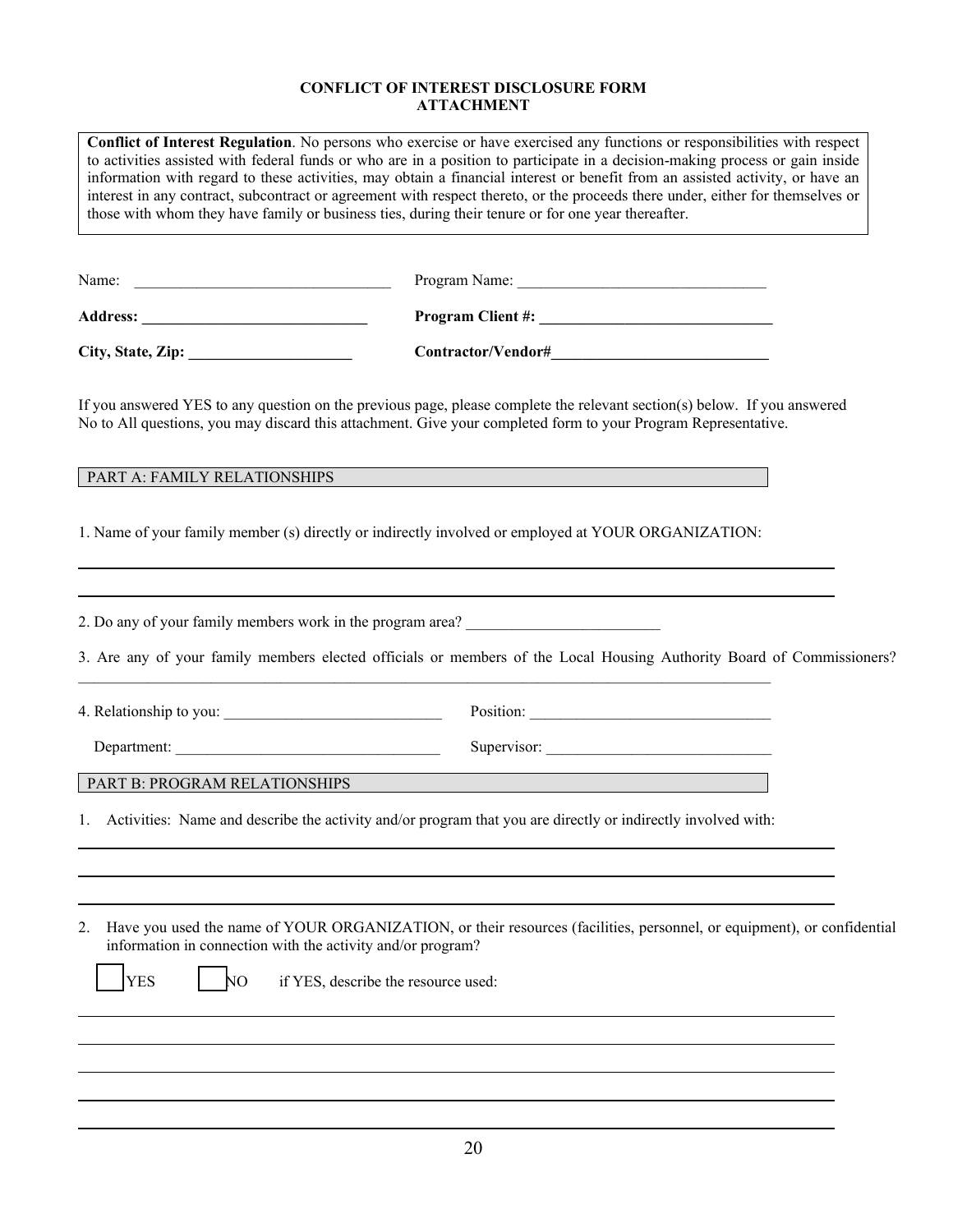#### PART C: BUSINESS RELATIONSHIPS

Please complete this section for each business relationship, or attach a separate explanation of business and research activities.

- 1. Name of business: \_\_\_\_\_\_\_\_\_\_\_\_\_\_\_\_\_\_\_\_\_\_\_\_\_\_\_\_\_\_\_\_\_\_\_\_\_\_\_\_\_\_\_\_\_\_\_\_\_\_\_\_\_\_\_\_\_\_\_\_\_\_\_\_\_\_\_\_\_\_
- 2. Categorize the business' relationship with YOUR ORGANIZATION.

| Consultant or advisor                      |
|--------------------------------------------|
|                                            |
| Research activities                        |
| Business or referrals                      |
| Other contractual or business relationship |

**Briefly, describe the business, or licensing activity:**

3. Have you used YOUR ORGANIZATION's name, resources (facilities, personnel, or equipment), or confidential information in connection with the activity?

YES NO if YES, describe the resource used:

4. Who is involved with the business? Check all that apply:

| Yourself                                                                                                                                                                                                                                                                                                   |        |  |  |  |  |
|------------------------------------------------------------------------------------------------------------------------------------------------------------------------------------------------------------------------------------------------------------------------------------------------------------|--------|--|--|--|--|
| Describe the position or involvement (check all that apply):<br>Owner/Investor<br>Board Member<br>Employee/Manager<br>Other<br>5. Are you receiving any type of compensation? $\begin{array}{ c c c c c c } \hline \end{array}$ No $\begin{array}{ c c c c c c } \hline \end{array}$ Yes: If yes, describe |        |  |  |  |  |
|                                                                                                                                                                                                                                                                                                            |        |  |  |  |  |
| 6. Who at YOUR ORGANIZATION oversees the relationship with this business?                                                                                                                                                                                                                                  |        |  |  |  |  |
| Title:                                                                                                                                                                                                                                                                                                     |        |  |  |  |  |
| Department:                                                                                                                                                                                                                                                                                                | Phone: |  |  |  |  |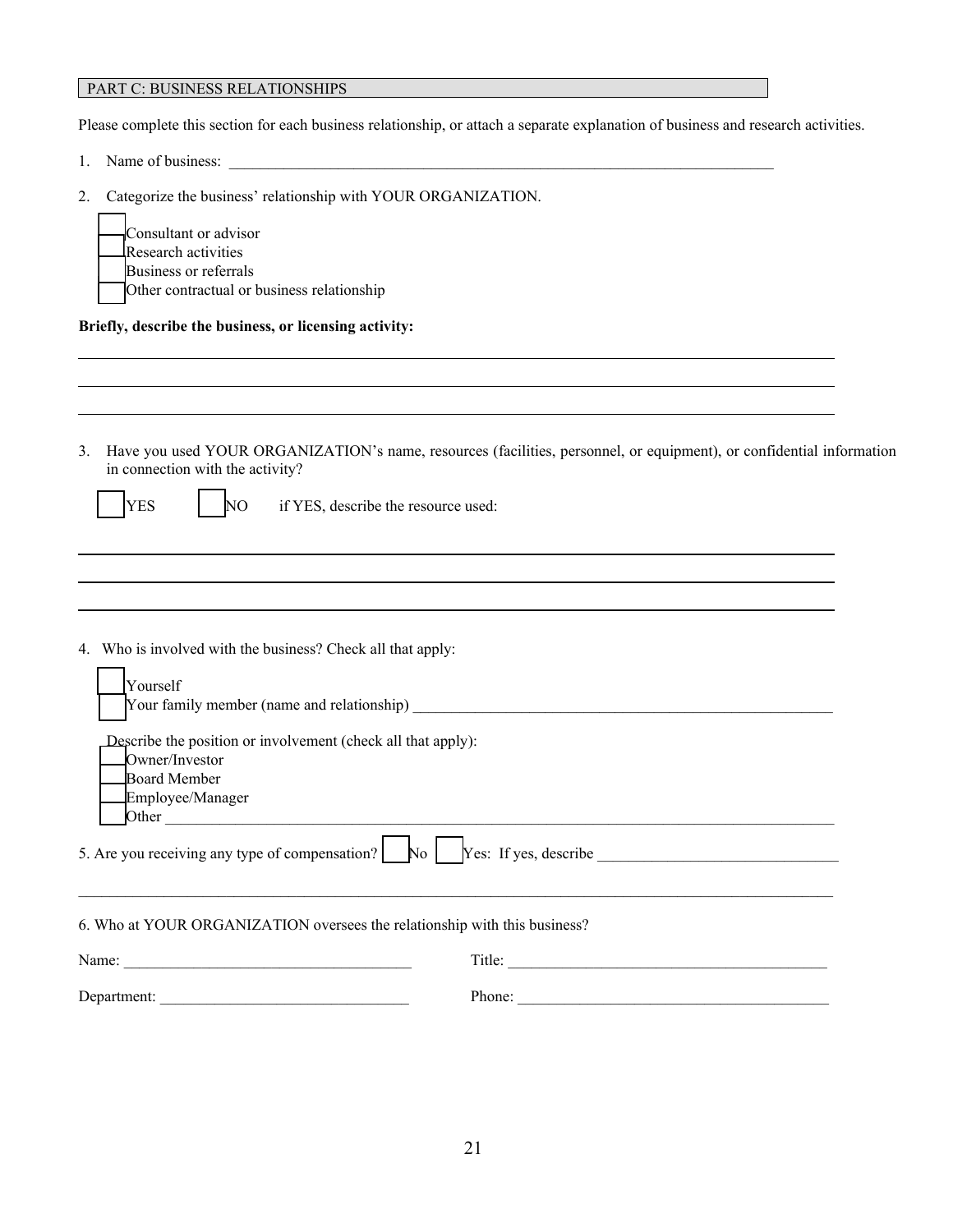#### PART D: GIFTS FOR PERSONAL USE:

- 1. What was the dollar value of the gift (s) you or your family member received or donated?
- 2. Who was the donor or donee of the gift?
- 3. What is the donor's or donee's relationship with YOUR ORGANIZATION?

#### PART E: LEGAL PROCEEDINGS AND DEBARMENT

Describe any legal proceedings or debarment situations:

| Print Name: | Date: |  |
|-------------|-------|--|
|             |       |  |
| Signature:  | Date: |  |
|             |       |  |

 $\mathcal{L}_\mathcal{L} = \mathcal{L}_\mathcal{L} = \mathcal{L}_\mathcal{L} = \mathcal{L}_\mathcal{L} = \mathcal{L}_\mathcal{L} = \mathcal{L}_\mathcal{L} = \mathcal{L}_\mathcal{L} = \mathcal{L}_\mathcal{L} = \mathcal{L}_\mathcal{L} = \mathcal{L}_\mathcal{L} = \mathcal{L}_\mathcal{L} = \mathcal{L}_\mathcal{L} = \mathcal{L}_\mathcal{L} = \mathcal{L}_\mathcal{L} = \mathcal{L}_\mathcal{L} = \mathcal{L}_\mathcal{L} = \mathcal{L}_\mathcal{L}$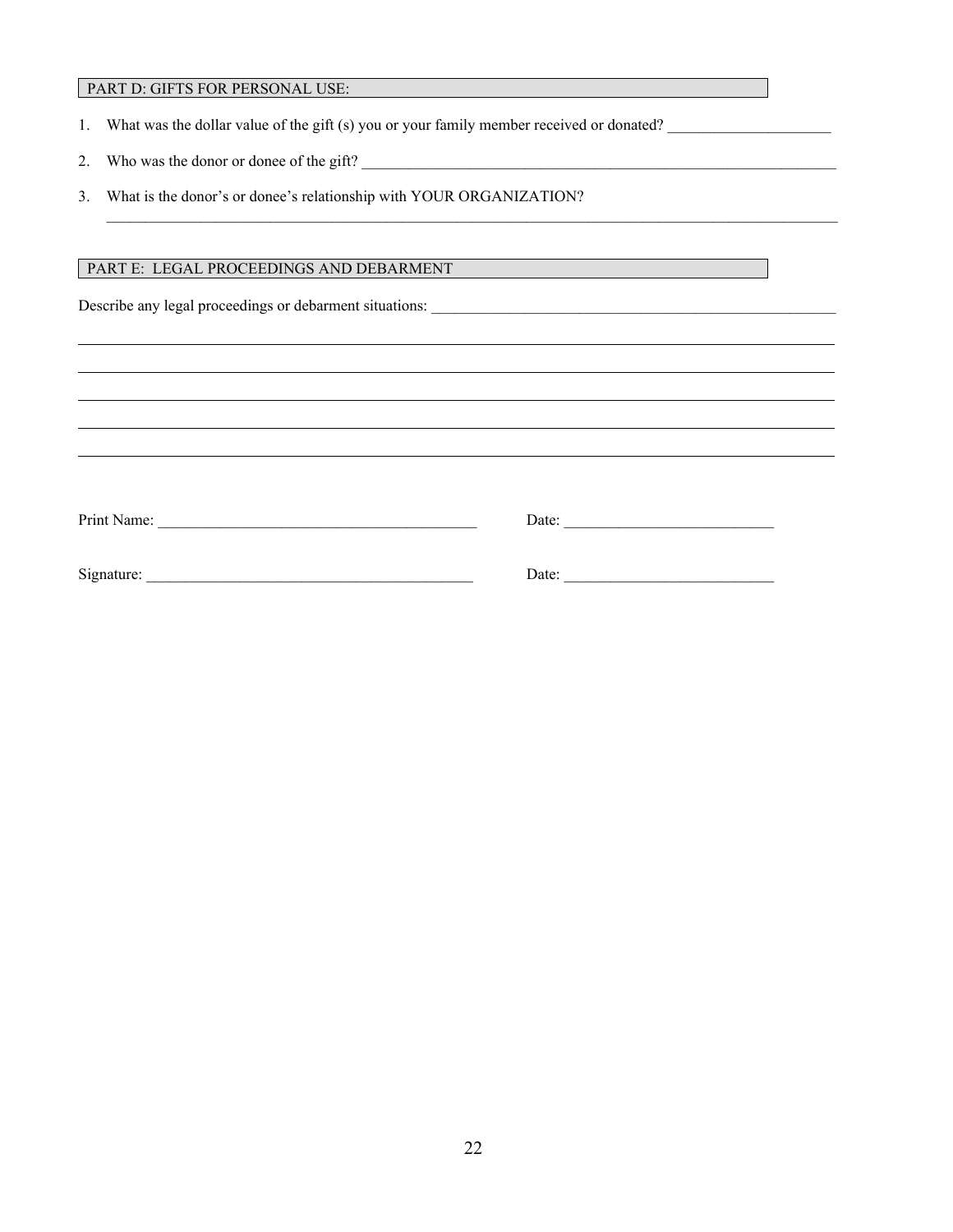## **ACKNOWLEDGEMENT OF RELIGIOUS ORGANIZATION REQUIREMENTS**

- 1. In accordance with the First Amendment of the United States Constitution "faith-based principles set forth at 24 CFR 576.406," – ESG-CV assistance may not, as a general rule, be provided to primarily religious entities for any activities, including secular activities.
- 2. The following restrictions and limitations therefore apply to the use of ESG-CV funds by any provider which represents that it is, or may be deemed to be, a religious or denominational institution or an organization operated for religious purposes which are supervised or controlled by, or operates in conjunction with, a religious or denominational institution or organization.
- 3. Any religious entity that applies for and is granted ESG-CV funds for public service must agree to the following:
	- a. It will not discriminate against any employee or applicant for employment on the basis of religion and will not limit employment or give preference in employment to persons on the basis of religion;
	- b. It will not discriminate against any person applying for such public services on the basis of religion and will not limit such services or give preference to persons on the basis of religion;
	- c. It will provide no religious instruction or counseling, conduct no religious worship or service, engage in no religious proselytizing, and exert no other religious influence in the provision of such public services;
	- d. ESG-CV funds may not be used for the acquisition of property or the construction or rehabilitation (including historic preservation or removal of architectural barriers) or structures to be used for religious purposes or which will otherwise promote religious interests.

I HEREBY ACKNOWLEDGE THAT I HAVE READ THE SPECIFIC REQUIREMENTS AND THAT ELIGIBILITY OF MY ORGANIZATION'S PROJECT DEPENDS UPON COMPLIANCE WITH THE REQUIREMENTS CONTAINED IN THIS ATTACHMENT.

\_\_\_\_\_\_\_\_\_\_\_\_\_\_\_\_\_\_\_\_\_\_\_\_\_\_\_\_\_\_\_\_\_\_\_\_\_\_\_\_\_\_\_\_ \_\_\_\_\_\_\_\_\_\_\_\_\_\_\_\_\_\_\_\_\_\_\_\_\_\_\_\_\_\_\_\_\_\_\_\_

SIGNATURE DATE

#### \_\_\_\_\_\_\_\_\_\_\_\_\_\_\_\_\_\_\_\_\_\_\_\_\_\_\_\_\_\_\_\_\_\_\_\_\_\_\_\_\_\_\_\_\_\_\_\_\_\_\_\_\_\_\_\_\_\_\_\_\_\_\_\_\_\_\_\_\_\_\_\_\_\_\_\_\_\_\_\_\_\_\_ NAME / TITLE OF SIGNATURE

\_\_\_\_\_\_\_\_\_\_\_\_\_\_\_\_\_\_\_\_\_\_\_\_\_\_\_\_\_\_\_\_\_\_\_\_\_\_\_\_\_\_\_\_\_\_\_\_\_\_\_\_\_\_\_\_\_\_\_\_\_\_\_\_\_\_\_\_\_\_\_\_\_\_\_\_\_\_\_\_\_\_\_ NAME OF ORGANIZATION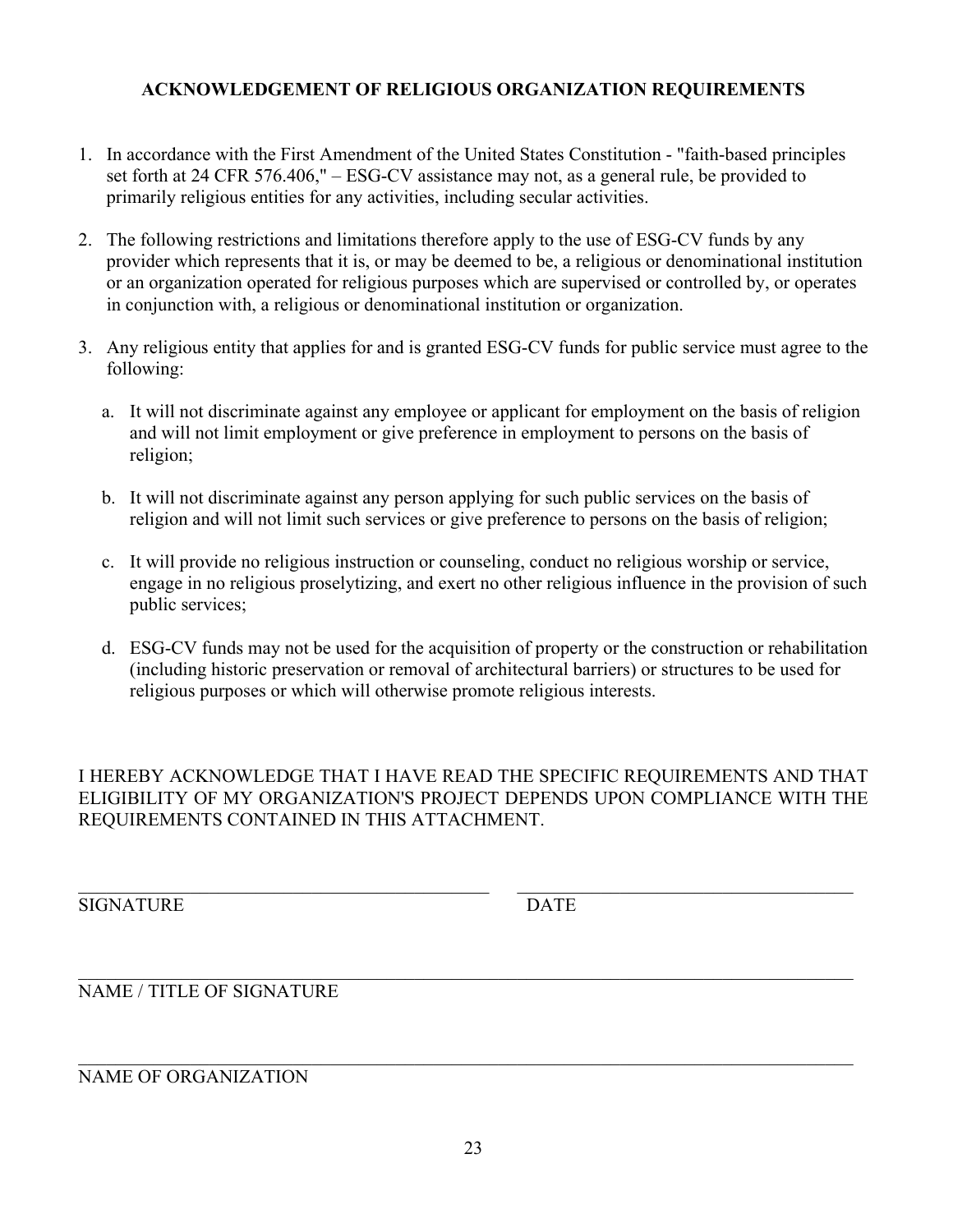## **ACKNOWLEDGEMENT OF DUPLICATION OF BENEFITS/COVID STATEMENT REQUIREMENTS**

**As cited in the 2020 CARES Act, that, notwithstanding section 105(a)(8) of the Housing and Community Development Act of 1974 (42 U.S.C. 5305(a)(8)), there shall be no per centum limitation for the use of funds for public services activities to prevent, prepare for, and respond to coronavirus: Provided further, that the previous proviso shall apply to all such activities for grants of funds made available under this heading in this Act and under the same heading in Public Law 116–94 and Public Law 116–6: Provided further, That the Secretary shall ensure there are adequate procedures in place to prevent any duplication of benefits as required by section 312 of the Robert T. Stafford Disaster Relief and Emergency Assistance Act (42 U.S.C. 5155) and in accordance with section 1210 of the Disaster Recovery Reform Act of 2018 (division D of Public Law 115–254; 132 Stat. 3442), which amended section 312 of the Robert T. Stafford Disaster Relief and Emergency Assistance Act (42 U.S.C. 5155): Provided further, that such amount is designated by the Congress as being for an emergency requirement pursuant to section 251(b)(2)(A)(i) of the Balanced Budget and Emergency Deficit Control Act of 1985.**

Funding for this program is being awarded by the US Department of Housing and Urban Development (HUD) as allocated by the Coronavirus Aid, Relief, and Economic Security Act, also known as the CARES Act. This law is meant to address the economic fallout of the 2020 coronavirus pandemic (COVID-19) in the United States. These special funds must be used to **prevent, prepare for, and respond to the coronavirus pandemic**. The CARES Act prohibits the duplication of coronavirus relief benefits from Federal and non-Federal sources. Should a duplication of benefits occur, Macon-Bibb County Economic and Community Development Department reserves the right to request repayment of a portion or all duplicated funds. A duplication of benefits occurs when a person, household, business, government, or other entity receives financial assistance from multiple sources for the same purpose, and the total assistance received for that purpose is more than the total need for assistance.

Agencies will be required to provide Duplication of Benefits and COVID statements for all persons served with ESG-CV funding. Utilization of the Coordinated Entry System as well as the Homeless Management Information System is also required to assist in the prevention of the duplication of services.

I HEREBY ACKNOWLEDGE THAT I HAVE READ THE SPECIFIC REQUIREMENTS AND THAT ELIGIBILITY OF MY ORGANIZATION'S PROJECT DEPENDS UPON COMPLIANCE WITH THE REQUIREMENTS CONTAINED IN THIS ATTACHMENT.

 $\_$  , and the contribution of the contribution of  $\mathcal{L}_\mathcal{A}$  , and the contribution of  $\mathcal{L}_\mathcal{A}$ 

SIGNATURE DATE

\_\_\_\_\_\_\_\_\_\_\_\_\_\_\_\_\_\_\_\_\_\_\_\_\_\_\_\_\_\_\_\_\_\_\_\_\_\_\_\_\_\_\_\_\_\_\_\_\_\_\_\_\_\_\_\_\_\_\_\_\_\_\_\_\_\_\_\_\_\_\_\_\_\_\_\_\_\_\_\_\_\_\_ NAME / TITLE OF SIGNATURE

NAME OF ORGANIZATION

\_\_\_\_\_\_\_\_\_\_\_\_\_\_\_\_\_\_\_\_\_\_\_\_\_\_\_\_\_\_\_\_\_\_\_\_\_\_\_\_\_\_\_\_\_\_\_\_\_\_\_\_\_\_\_\_\_\_\_\_\_\_\_\_\_\_\_\_\_\_\_\_\_\_\_\_\_\_\_\_\_\_\_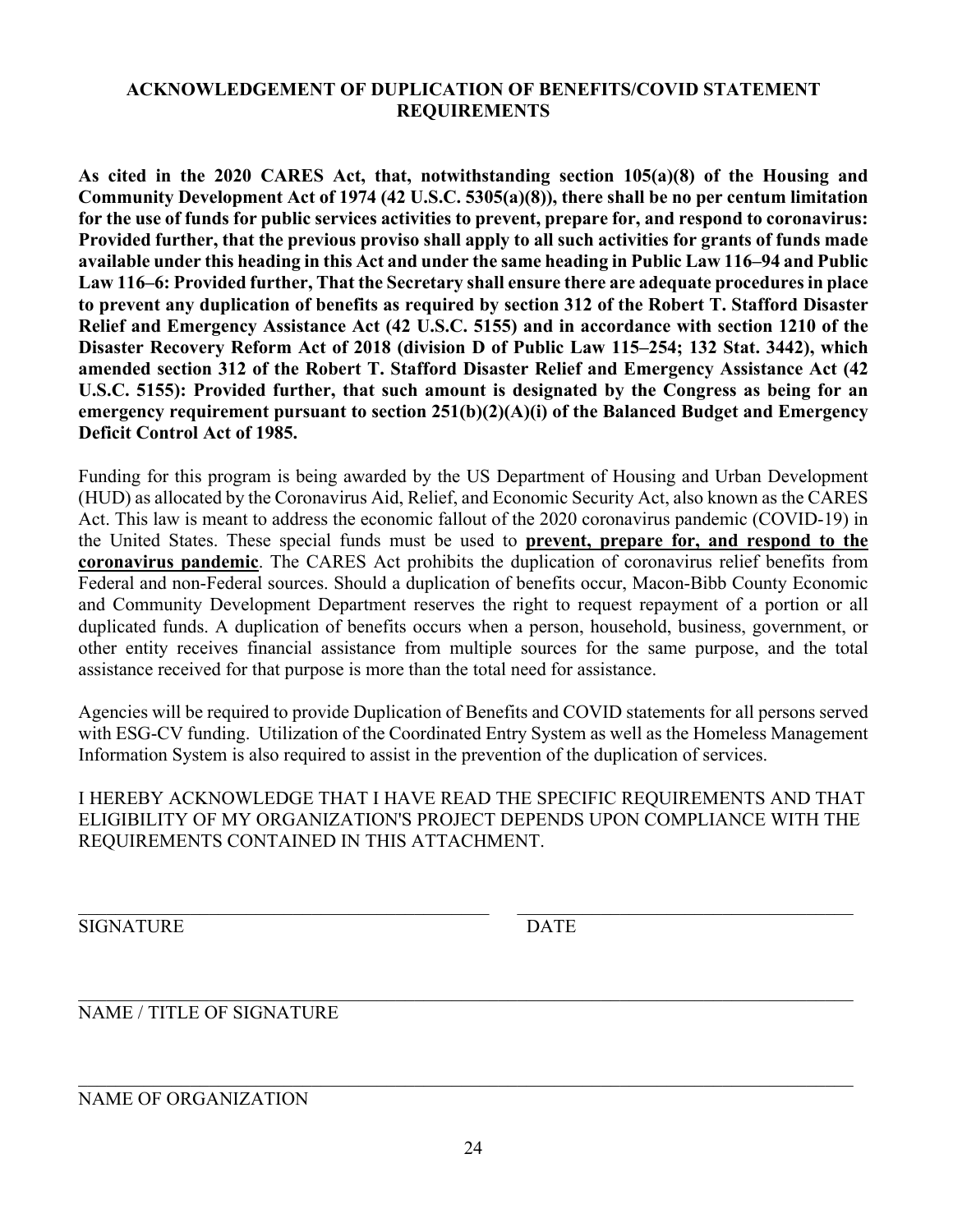# **EMERGENCY SOLUTIONS GRANT (ESG-CV) Macon-Bibb County - Economic & Community Development Department PROGRAM YEAR 2021**

# **TABLE OF CONTENTS**

- A. **Budget Itemization Form**(s)(please see page 26 of application instructions)
- B. **Budget Narrative of Proposed Expenditures**(please see page 26 of application instructions)
- C. **Budget Summary Form** (please see page 28 of application instructions)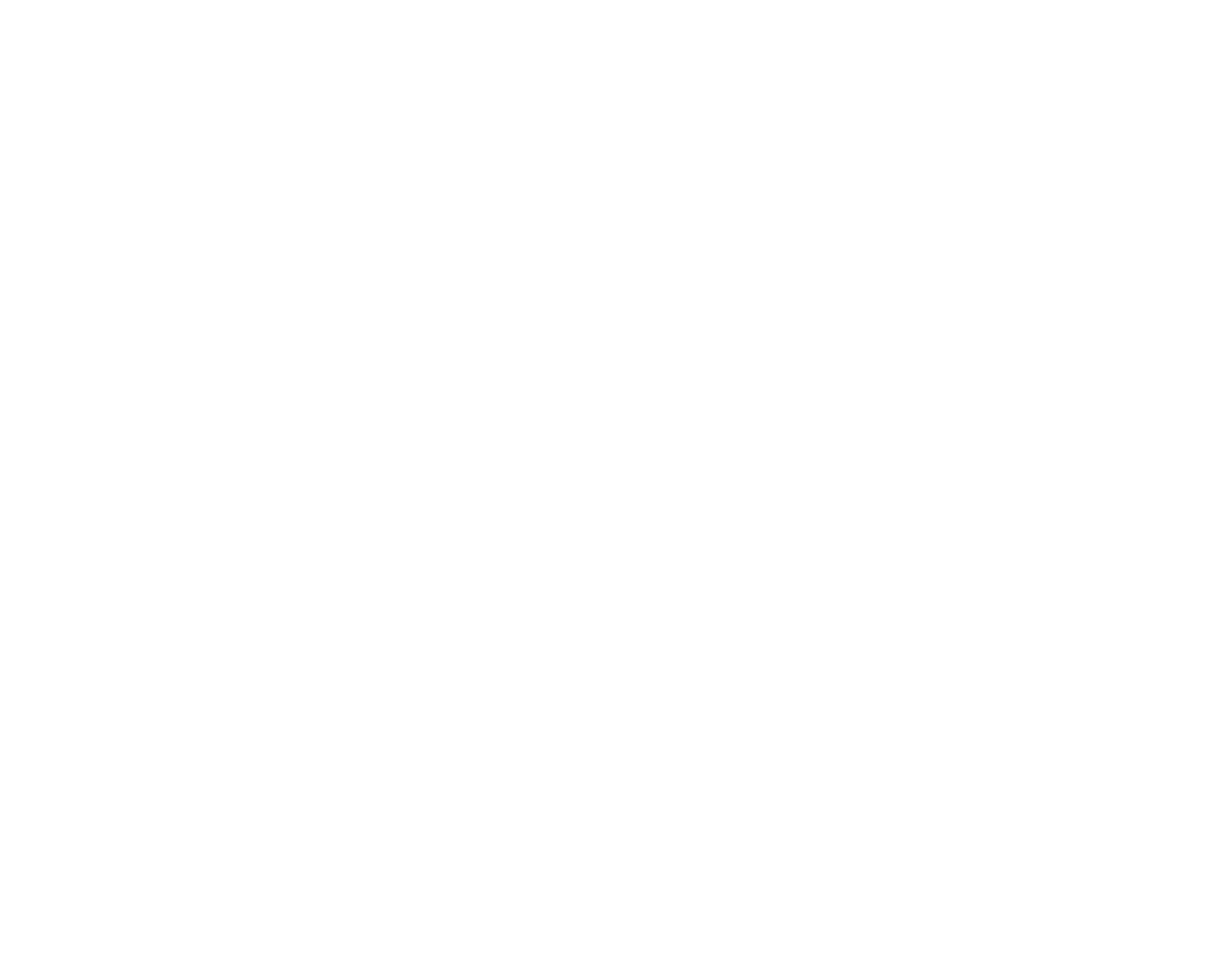# **BUDGET ITEMIZATION SHEET\***

Project Operator\_\_\_\_\_\_\_\_\_\_\_\_\_\_\_\_\_\_\_\_\_\_\_\_\_\_\_\_\_\_\_\_ Program Year **2021** Date Submitted **\_\_\_\_\_\_\_**

| Line                  |                            | <b>Category Amount</b>       |                        |                       |                            |                                  |
|-----------------------|----------------------------|------------------------------|------------------------|-----------------------|----------------------------|----------------------------------|
| Item<br><b>Number</b> | <b>Line Item Breakdown</b> | <b>Total Project</b><br>Cost | ESG-<br>CV(2)<br>Funds | Other<br><b>Funds</b> | <b>Sources of</b><br>Match | In-kind<br><b>Match</b><br>Funds |
|                       |                            |                              |                        |                       |                            |                                  |
|                       |                            |                              |                        |                       |                            |                                  |
|                       |                            |                              |                        |                       |                            |                                  |
|                       |                            |                              |                        |                       |                            |                                  |
|                       |                            |                              |                        |                       |                            |                                  |
|                       |                            |                              |                        |                       |                            |                                  |
|                       |                            |                              |                        |                       |                            |                                  |
|                       |                            |                              |                        |                       |                            |                                  |
|                       |                            |                              |                        |                       |                            |                                  |
|                       | Total Amount:              | $\boldsymbol{\mathsf{S}}$    | $\mathbb{S}$           | $\mathbb{S}$          |                            | \$                               |